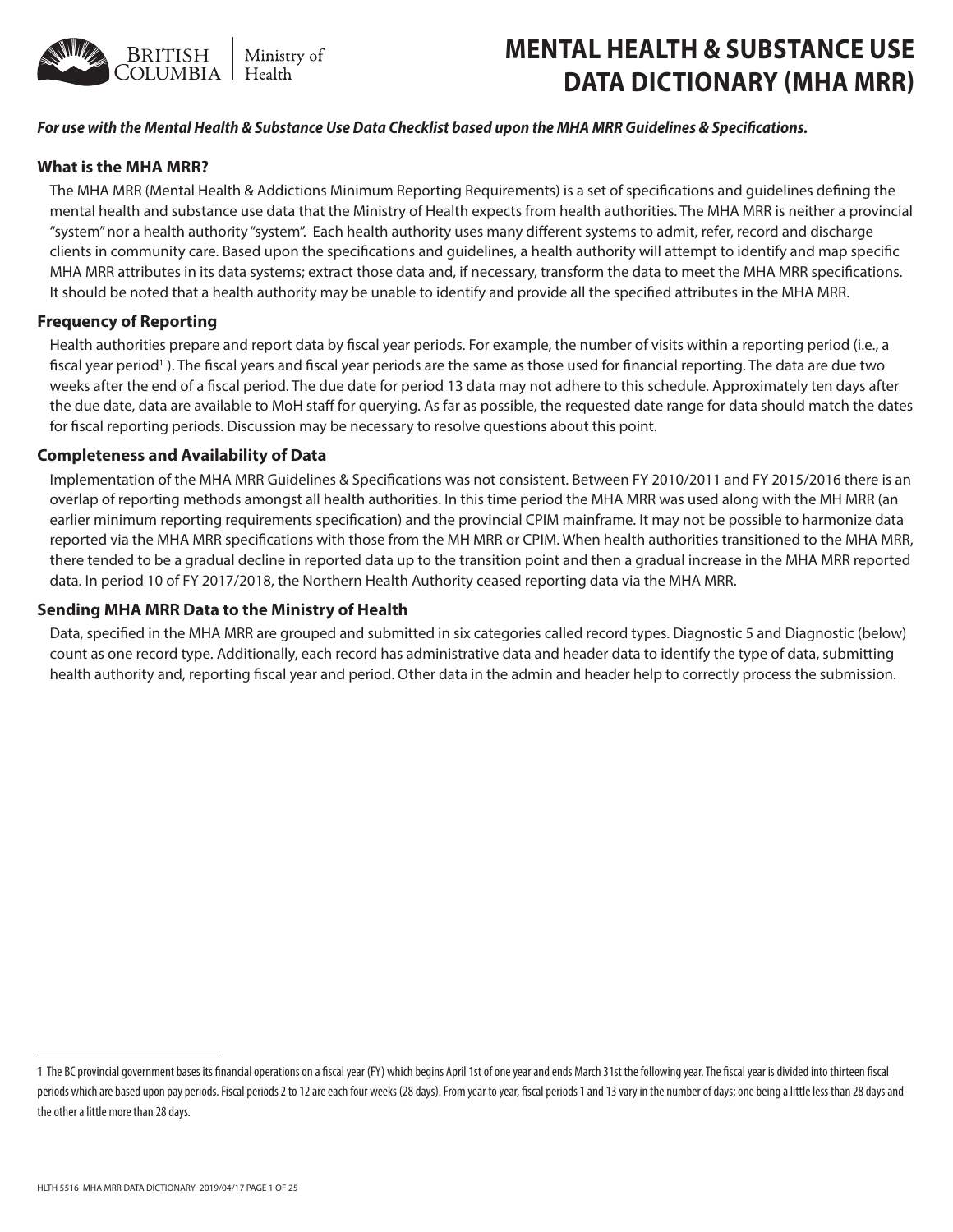## **Brief Descriptions of the MHA MRR Data**

| <b>CLIENT</b>                                 | DATA IN THE CLIENT RECORD PROVIDES DEMOGRAPHIC INFORMATION.<br>A ROW REPRESENTS A SINGLE CLIENT.                                                                                                                                                                                                                                                                                                                                                                          |  |
|-----------------------------------------------|---------------------------------------------------------------------------------------------------------------------------------------------------------------------------------------------------------------------------------------------------------------------------------------------------------------------------------------------------------------------------------------------------------------------------------------------------------------------------|--|
| Service Episode                               | A service episode has a date of first contact and a date of discharge from service. In this way, an episode covers<br>a period of time and serves as an "envelope" within which other information are recorded. Data in the service<br>episode records information pertaining to the date of first contact, date of first service event, living arrangement,<br>service and the subsequent discharge. A client may be admitted to more than one service at the same time. |  |
| Service Event                                 | If a particular programme of care or intervention, identified in the service episode data, requires event<br>information then, the service event record will contain the date and time of the events (or visits).                                                                                                                                                                                                                                                         |  |
| Diagnostic 5<br>(Containing DSM-5 codes)      | Certain continuum of MHSU services (episodes) require diagnostic data. The MHA MRR allows diagnostic data<br>to be submitted using either DSM-IV TR or DSM-5 because not all health authorities have implemented DSM-5.<br>At least one DSM-5 or DSM-IV TR is captured at enrolment and discharge. Updates may be submitted while the<br>client is on care.                                                                                                               |  |
| Diagnostic<br>(Containing DSM-IV-TR codes)    |                                                                                                                                                                                                                                                                                                                                                                                                                                                                           |  |
| Health of the Nation Outcome<br>Scale (HoNOS) | Certain continuum of MHSU services (episode) require a HoNOS record. The HoNOS is a clinician rated<br>instrument comprising 12 simple scales measuring behaviour, impairment, symptoms and social functioning.<br>Updates may be submitted while the client is on care. When required, the HoNOS must be completed at intervals<br>not exceeding six months during the delivery of a Continuum of MHSU Service in which the client is enrolled.                          |  |
| Substance Use                                 | Certain continuum of MHSU services (episodes) require substance use data. Substance use data are generally<br>required at enrolment and discharge. More than one substance may be recorded for a given client and episode.<br>Updates may be submitted while the client is on care. When required, the HoNOS must be completed at intervals<br>not exceeding six months during the delivery of a Continuum of MHSU Service in which the client is enrolled.               |  |

# **An Illustration of Chronological Sequencing of Data for Two Hypothetical Clients**

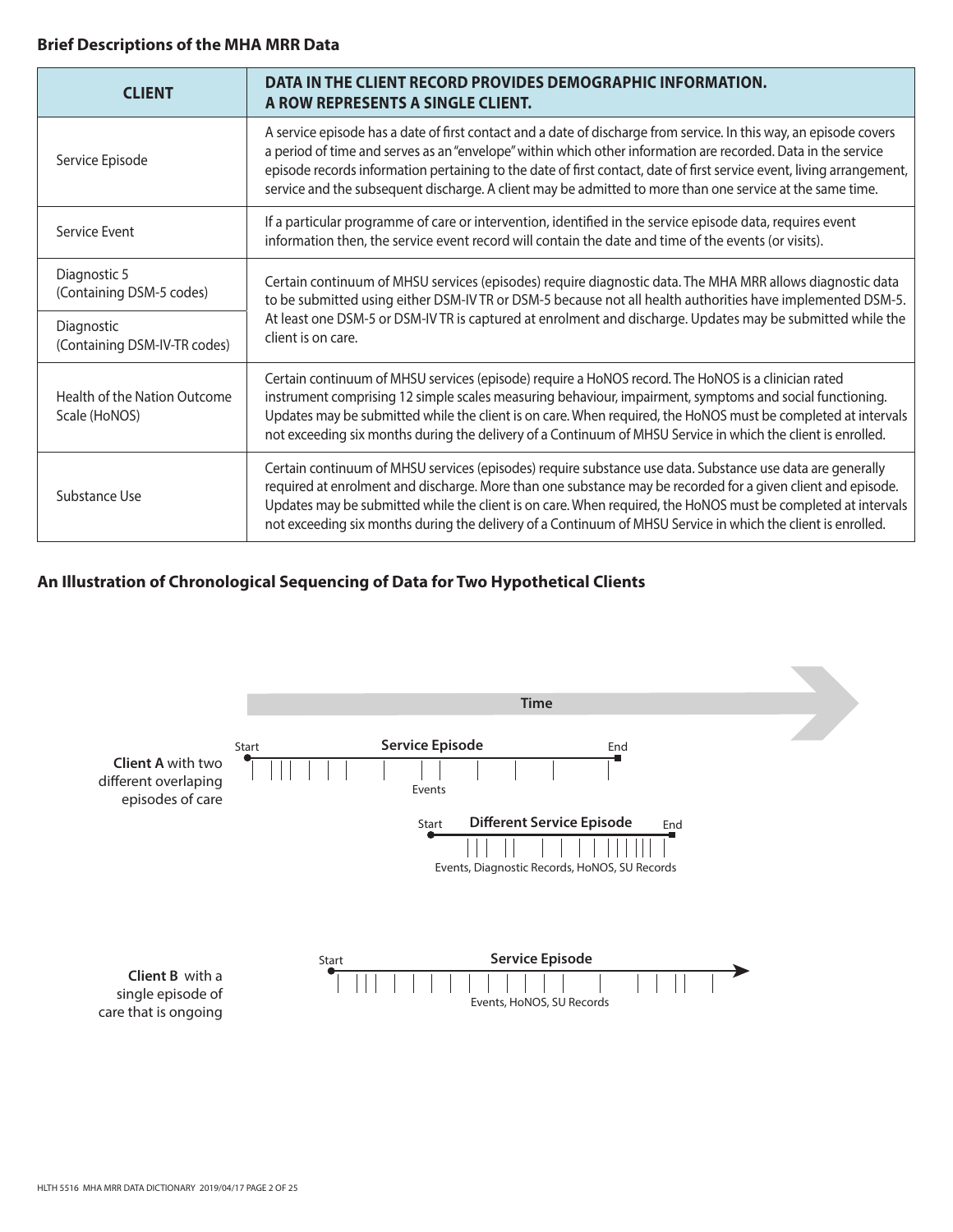

# **Reporting Levels Based Upon the Continuum of MHSU Services**

The client record is required for all clients, including all mandatory data elements and an HA Client Number that is unique to the client within the health authority.

The Service Episode record is required for all clients, with data elements being required according to the S2 continuum of MHSU Service Value being reported, as outlined in Appendix F.

The Service Event record is required for all clients receiving S2 Continuum of MHSU Services listed in Appendix F Section B and Section D.

Diagnostic/Diagnostic 5, HoNOS and Substance Use records must be reported according to the MRR Reporting Level assigned to the S2 Continuum of MHSU Service Value, but can also be reported when not required. See the table of Service types and the corresponding reporting levels below.

**NOTE:** When a client is diagnosed with an intellectual disability, both the Diagnostic/Diagnostic 5 and HoNOS records are required, regardless of the S2 Value being reported, and definitely when the Service Type is '21' Dual Diagnosis Team for People with Developmental Disability and Mental Illness. Intellectual disability is reported in the Axis 2 data elements of the Diagnostic Record or N3 to N7 of the Diagnostic 5 Record, and in elements N22 to N39 of the HoNOS Record.

| <b>MRR REPORTING</b> | <b>REQUIRED RECORD TYPES</b>  |              |                      |                                     |
|----------------------|-------------------------------|--------------|----------------------|-------------------------------------|
| <b>LEVELS</b>        | <b>Client Service Episode</b> | <b>HoNOS</b> | <b>Substance Use</b> | <b>Diagnostic</b><br>/ Diagnostic 5 |
| Level 1              | Yes                           | No           | No                   | No                                  |
| Level 2              | Yes                           | Yes          | Yes                  | No                                  |
| Level 3              | Yes                           | Yes          | Yes                  | Yes                                 |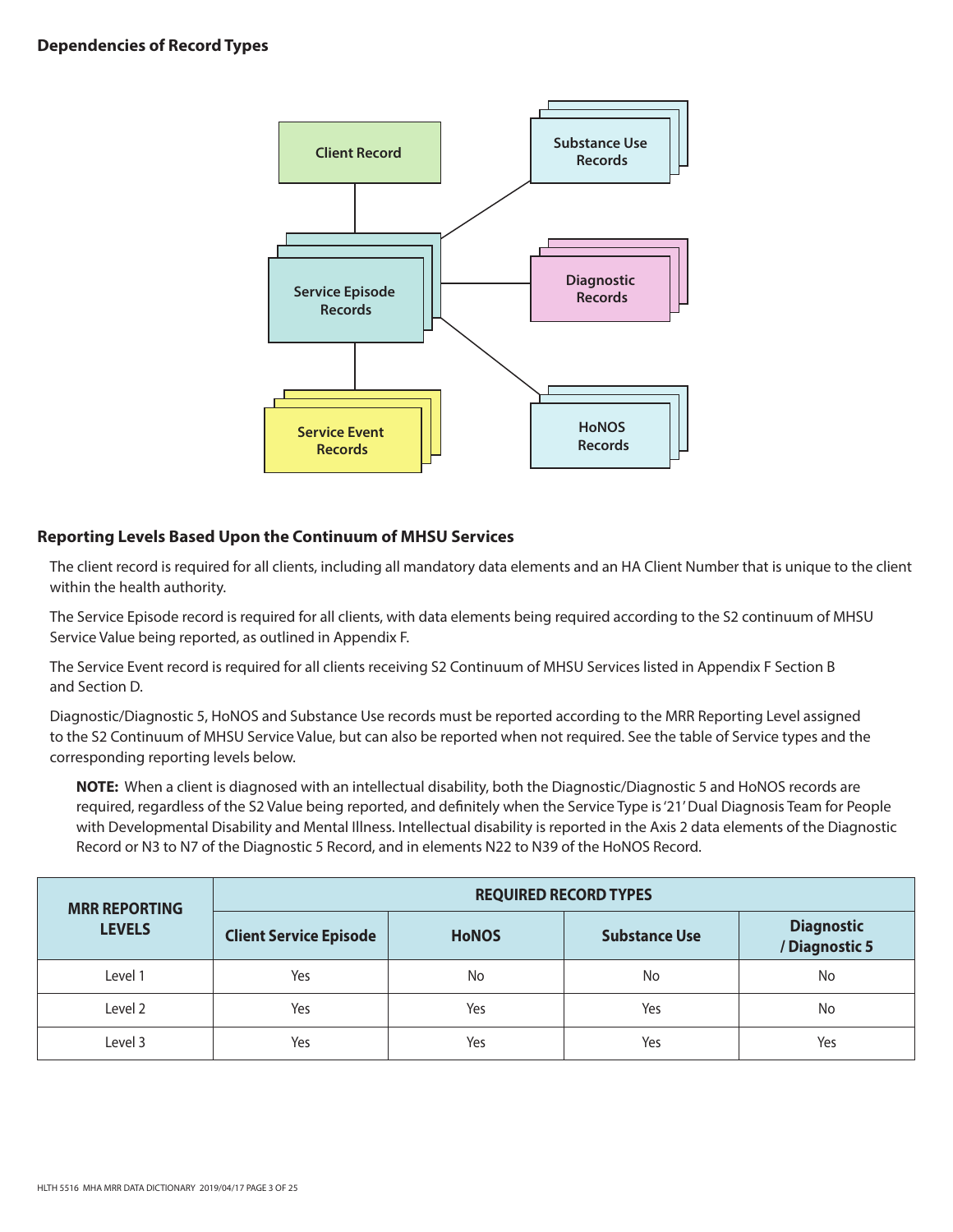# **Reporting Levels Based Upon the Continuum of MHSU Services**

|    | <b>S2 CONTINUUM OF MHSU SERVICE</b>                                             | <b>LEVEL</b>   |
|----|---------------------------------------------------------------------------------|----------------|
| 01 | Intake/Screening/Walk-in Service and/or Brief Intervention                      | 1              |
| 02 | Shared Care or Collaborative Care                                               | 1              |
| 03 | <b>Acute Home Treatment</b>                                                     | 3              |
| 04 | <b>Acute Outpatient Services</b>                                                | 3              |
| 05 | Partial Hospitalization Programs - Day Hospital, Day Treatment                  | 1              |
| 06 | Mental Health and Substance Use Community Liaison Services                      | 1              |
| 07 | <b>Case Management Services</b>                                                 | 3              |
| 08 | Assertive Community Treatment (ACT)                                             | 3              |
| 09 | Adult Short Term Assessment and Treatment Services (ASTAT)                      | 3              |
| 10 | Intensive Case Management - Community Outreach Services                         | 3              |
| 11 | Early Psychosis Intervention (EPI)                                              | 3              |
| 12 | Perinatal and Reproductive Mental Health Services                               | $\overline{2}$ |
| 13 | <b>Eating Disorders Programs</b>                                                | 3              |
| 14 | Concurrent Disorders Treatment Programs (Adult)                                 | 3              |
| 15 | Concurrent Disorders Treatment Programs (Youth)                                 | 3              |
| 16 | Neuropsychiatry Services                                                        | 3              |
| 17 | Psychosis (Refractory Psychosis) Services                                       | 3              |
| 18 | <b>Mood Disorders Services</b>                                                  | 3              |
| 19 | <b>Multicultural MHSU Services</b>                                              | $\mathbf{1}$   |
| 20 | Aboriginal Liaison MHSU Services                                                | 1              |
| 21 | Dual Diagnosis Team for People with Developmental Disability and Mental Illness | 3              |
| 22 | Specialized Psycho-Geriatric Assessment and Treatment Services                  | 3              |
| 23 | <b>Employment Support Services</b>                                              | 1              |
| 24 | Therapeutic Volunteer Program (TVP)                                             | 1              |
| 25 | <b>Education Support Services</b>                                               | $\mathbf{1}$   |
| 26 | <b>Psychoeducation Support Groups</b>                                           | 1              |
| 27 | Leisure Support Services                                                        | 1              |
| 28 | Specialized Treatment Services for Deaf/Hard of Hearing Clients                 | 1              |
| 29 | <b>Community Living Support Services</b>                                        | $\overline{2}$ |
| 30 | <b>Family Support Services</b>                                                  | $\mathbf{1}$   |
| 31 | <b>Wellness Support Services</b>                                                | 1              |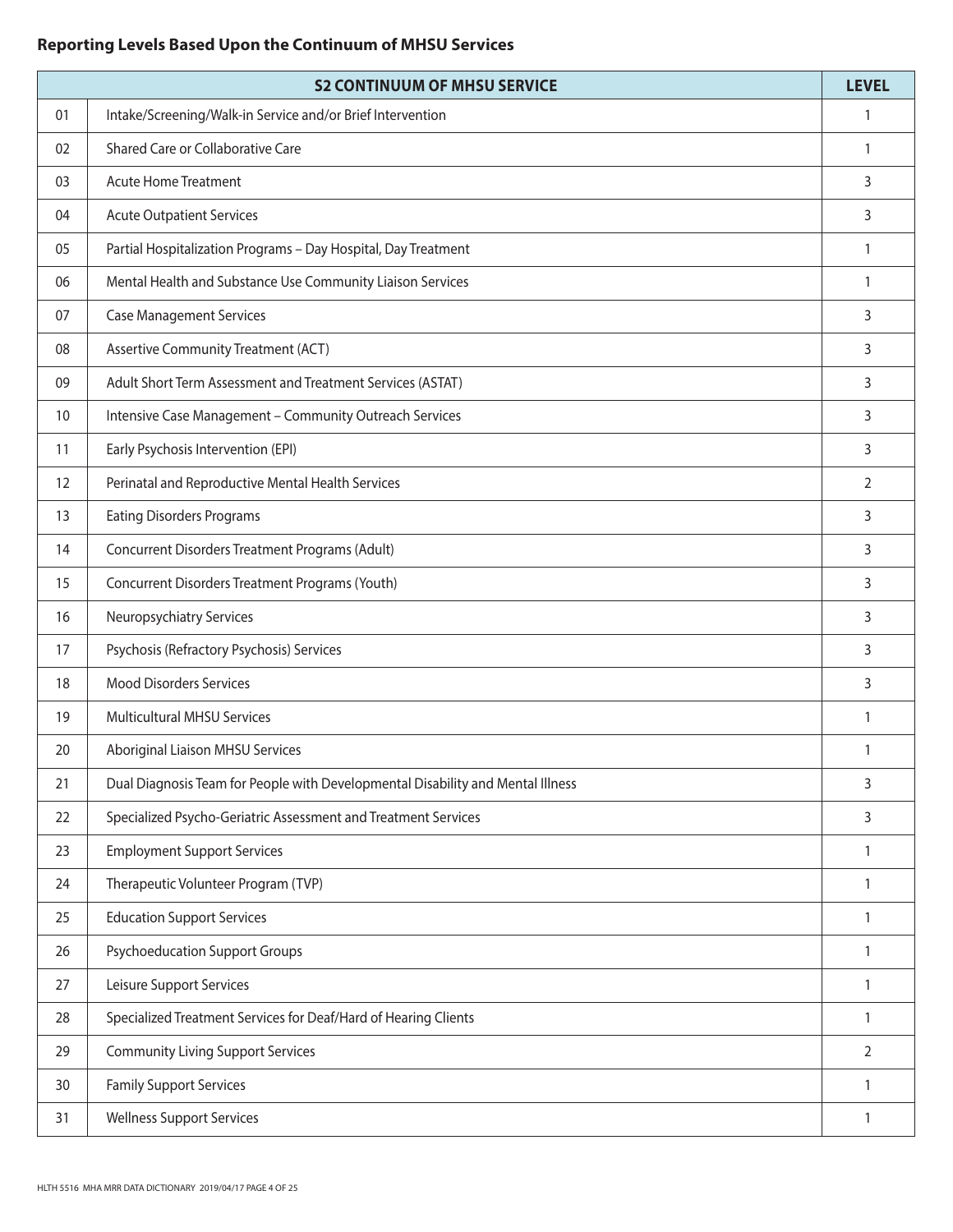|    | <b>S2 CONTINUUM OF MHSU SERVICE</b>                                                                  | <b>LEVEL</b>   |
|----|------------------------------------------------------------------------------------------------------|----------------|
| 32 | Clubhouse                                                                                            | 1              |
| 33 | Drop-in Centre                                                                                       | 1              |
| 34 | <b>Community Crisis Stabilization Units</b>                                                          | $\overline{2}$ |
| 35 | <b>Community Crisis Response</b>                                                                     | $\mathbf{1}$   |
| 36 | <b>Tobacco Cessation Program</b>                                                                     | 1              |
| 37 | Opioid Substitution Treatment (e.g. methadone & suboxone)                                            | 2              |
| 38 | Medication Assisted Treatment for Substance Use Disorders (other than opioid substitution treatment) | 2              |
| 39 | Substance Use Community-Based Outpatient Services - Adult                                            | 2              |
| 40 | Substance Use Community-Based Outpatient Services - Youth                                            | 2              |
| 41 | <b>Sobering Centres</b>                                                                              | $\mathbf{1}$   |
| 42 | Substance Use Outreach Program - Adult                                                               | $\mathbf{1}$   |
| 43 | Substance Use Outreach Program - Youth                                                               | $\mathbf{1}$   |
| 44 | Adult Detox (Withdrawal Management) - Community Based                                                | 2              |
| 45 | Youth Detox (Withdrawal Management) - Community Based                                                | 2              |
| 46 | Daytox Withdrawal Management - Adult                                                                 | 2              |
| 47 | Daytox Withdrawal Management - Youth                                                                 | 2              |
| 48 | Home Detox Withdrawal Management - Adult                                                             | 2              |
| 49 | Home Detox Withdrawal Management - Youth                                                             | 2              |
| 50 | Adult Substance Use Residential Treatment                                                            | $\overline{2}$ |
| 51 | Youth Substance Use Residential Treatment                                                            | $\overline{2}$ |
| 52 | Adult Substance Use Support Recovery                                                                 | $\overline{2}$ |
| 53 | Youth Substance Use Support Recovery                                                                 | $\overline{2}$ |
| 54 | Day Treatment Program (Includes Concurrent)                                                          | $\mathbf{1}$   |
| 55 | <b>Substance Use Seniors' Services</b>                                                               | 2              |
| 56 | <b>Dedicated Homeless MHSU Services</b>                                                              | $\mathbf{1}$   |
| 57 | Community Residential Care Facilities and Family Care Homes                                          | 1              |
| 58 | <b>Supported Housing</b>                                                                             | $\mathbf{1}$   |
| 59 | Acute Care Inpatient Treatment Beds - Adults (Excluding Geriatrics)                                  | 3              |
| 60 | Acute Care Inpatient Treatment Beds - Youth/Adolescents                                              | 3              |
| 61 | Acute Care Inpatient Treatment Beds - Geriatrics                                                     | 3              |
| 62 | <b>Designated Observation Rooms</b>                                                                  | 3              |
| 63 | Hospital-based Beds for Withdrawal Management - Adult or Youth                                       | 2              |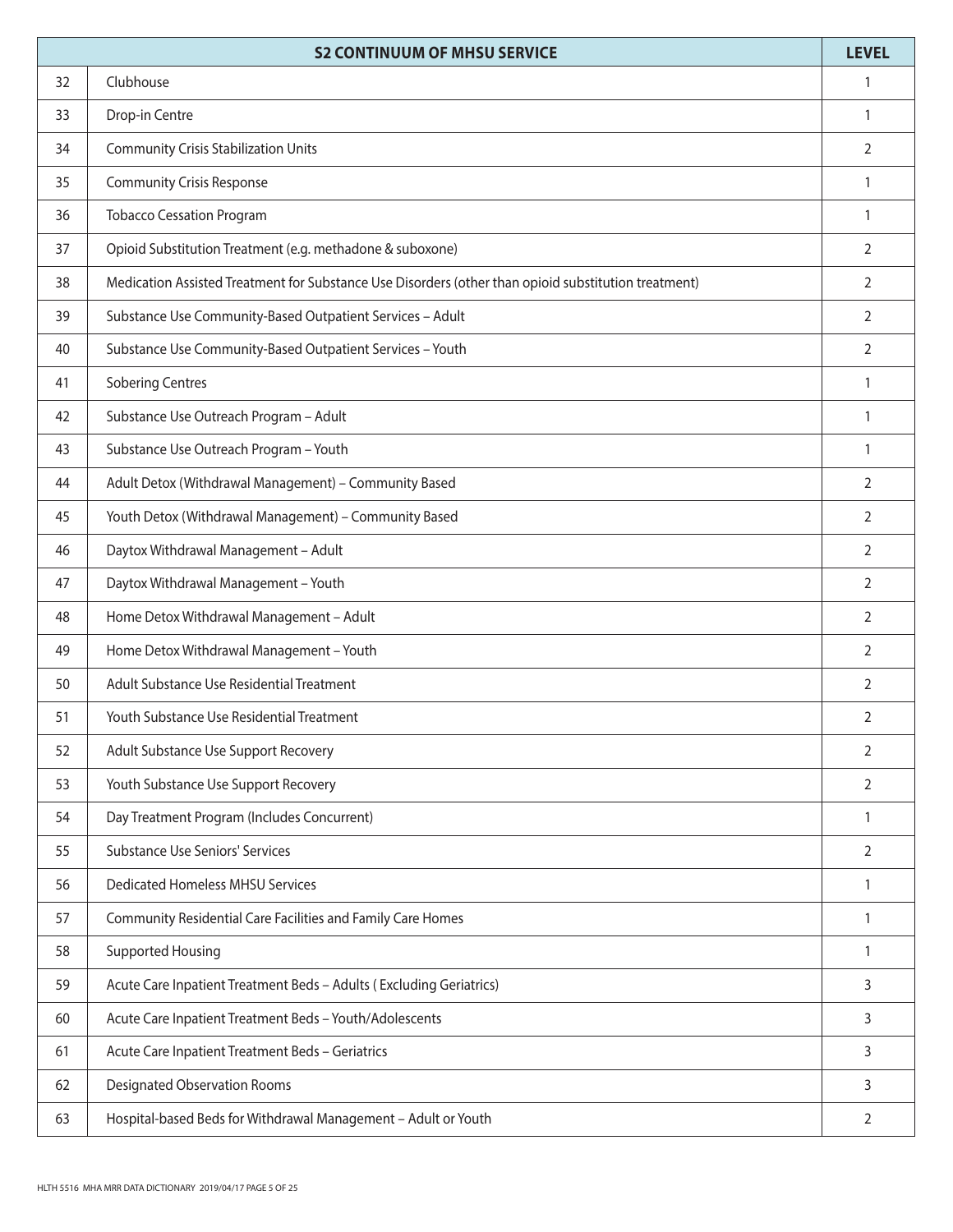|    | <b>S2 CONTINUUM OF MHSU SERVICE</b>                         | <b>LEVEL</b>   |
|----|-------------------------------------------------------------|----------------|
| 64 | Tertiary Inpatient (Acute) - Adult                          | 3              |
| 65 | Tertiary Inpatient (Acute) - Psycho Geriatric               | 3              |
| 66 | Tertiary (Rehabilitative) - Adult                           | 3              |
| 67 | Tertiary (Rehabilitative) - Psycho Geriatric                | 3              |
| 68 | Tertiary Specialized Residential Care - Adult               | 3              |
| 69 | Tertiary Specialized Residential Care - Psycho Geriatric    | 3              |
| 70 | Tertiary Substance Use / Concurrent Services                | 3              |
| 71 | Provincial Specialized Tertiary Community Outreach Services | 3              |
| 72 | Forensic Psychiatric Hospital Beds                          | 3              |
| 73 | <b>Forensic Community Clinics</b>                           | 3              |
| 74 | <b>Emergency Shelter</b>                                    | $\mathbf{1}$   |
| 75 | <b>Tertiary Eating Disorders Services</b>                   | 3              |
| 76 | <b>Tertiary Neuropsychiatry Services</b>                    | 3              |
| 77 | <b>Tertiary Mood Disorders Services</b>                     | 3              |
| 78 | Tertiary Inpatient (Acute) - Child/Youth                    | 3              |
| 79 | Tertiary Mood Disorders Step-down Services                  | 3              |
| 80 | Tertiary Refractory Psychosis Services                      | $\overline{2}$ |
| 81 | Tertiary Specialized Residential Care - Eating Disorders    | 3              |
| 82 | PSR Assessment and Intervention                             | 3              |
| 83 | <b>Group Treatment Services</b>                             | 1              |
| 84 | Psychiatric Emergency Services (PES)                        | 3              |
| 85 | Clinical Decision Unit (CDU)                                | 3              |
| 86 | Child/Youth Mental Health Counselling Services              | $\mathbf{1}$   |
| 87 | Child/Youth Mental Health Engagement and Treatment          | $\mathbf{1}$   |
| 88 | Child/Youth Mental Health Services                          | 3              |
| 89 | <b>Specialized Suicide Treatment Services</b>               | $\overline{2}$ |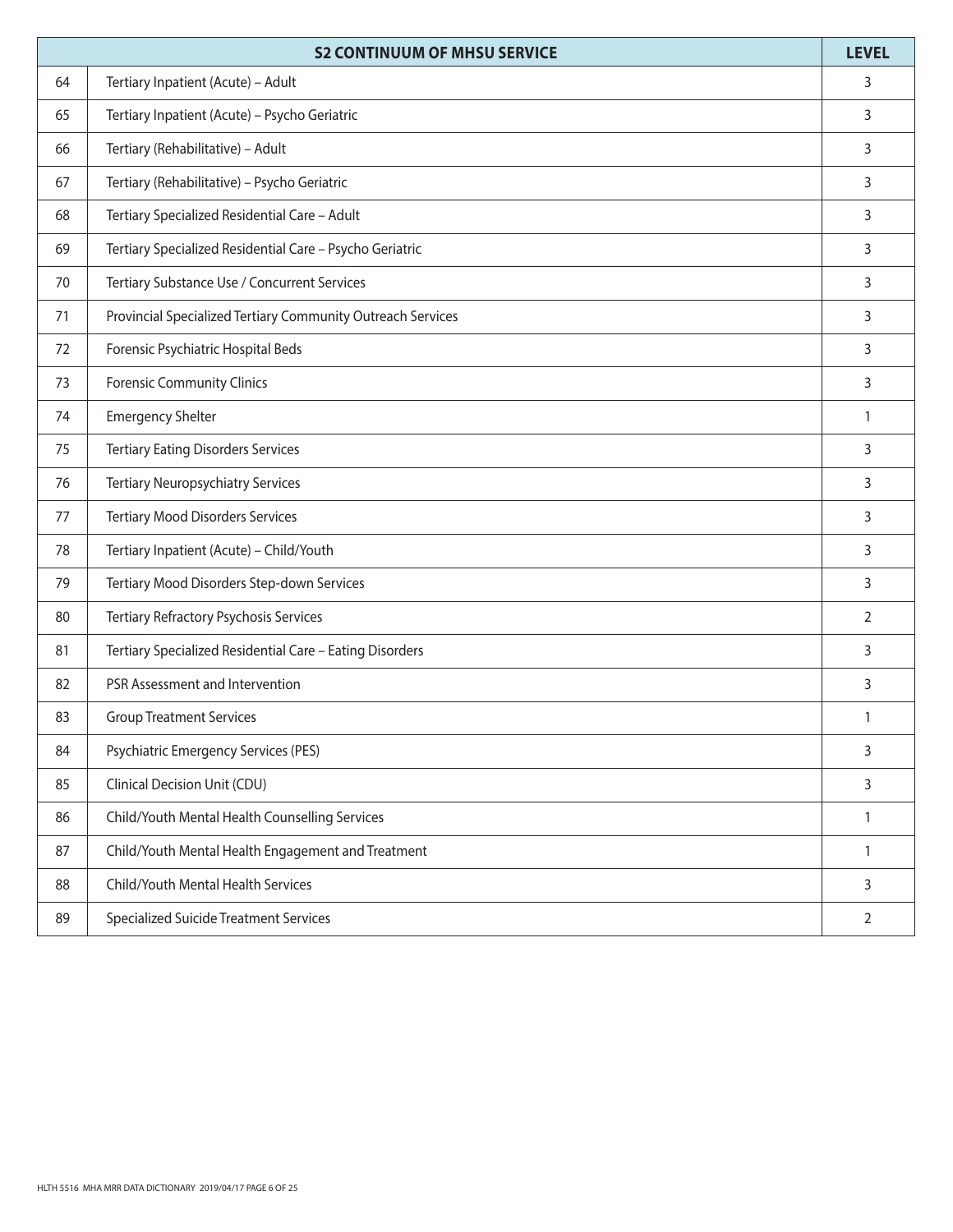# **Data Not Provided by the Ministry Of Health**

While the MHA MRR specifications identify several attributes relating to First Nations/Indigenous Canadians, those data will never be provided for research, planning or evaluation.

## **Data Missing or Not Available in Submissions From Health Authorities**

For many reasons, data submitted by health authorities may be coded as: VALUE NOT PROVIDED; UNKNOWN/NOT ASKED; NOT APPLICABLE or VALUE MISSING. A health authority may submit a NULL which is permitted for some attributes. In that case, the value will be decoded as either VALUE NOT PROVIDED or VALUE MISSING. In the some cases the clinician is unable to ascertain the appropriate entry at the time the data are recorded or, the clinician may not ask the question of the client. In this case UNKNOWN/NOT ASKED may be submitted. This is a valid value. In other situations, the attribute may not be applicable in the clinical situation. In this case NOT APPLICABLE may be submitted. This is a valid value. When requesting data, please be aware of data with a high proportion of VALUE NOT PROVIDED; UNKNOWN/NOT ASKED; NOT APPLICABLE or VALUE MISSING.

## **What You Need to Provide to Specify Your MHSU Data Request**

The general background of the project, and the justifications for using should have already been entered on the MOH Health Data Request (HDR) form. In addition for the MHA component specifically we will need to know:

- 1. Which of the above 7 files (refer to page 1) are being requested.
- 2. Which fields are needed for the required files specified by filling in the appropriate checkboxes on the data checklist document.
- 3. What filter conditions are required? This may be more complex. The restrictions on the data to be provided will often include:
	- ◊ A 'cohort' of individuals, either provided directly by you, the requester, or derived from other Ministry of Health data sets. In this case the origin and details of this cohort should be described in the main HDR application and on the data checklist document.
	- ◊ A date range. This will be applied in different ways to the various record types (in addition to other criteria such as a cohort):
		- **• Episodes** those which fully or partially overlap the date range will be included
		- **• Clients** details for individuals referenced in the included episodes will be provided
		- **• Events** those occurring within the date range will be included
		- **• Assessments** those occurring within the date range will be included
		- **• Substance Use** those occurring within the date range will be included

Other more complex filter conditions are possible, but will require more detailed specifications as well as custom coding, possibly causing a delay. If such filters are necessary details should be supplied and discussed further with the Ministry of Health.

| <b>CLIENT INFORMATION (provides demographic information)</b> |                                                                                              |                                                                                                                   |  |
|--------------------------------------------------------------|----------------------------------------------------------------------------------------------|-------------------------------------------------------------------------------------------------------------------|--|
| <b>FIELD NAME</b>                                            | <b>DESCRIPTION</b>                                                                           | <b>COMMENTS</b>                                                                                                   |  |
| C2 PHN (Personal Health<br>Care Number)                      | Unique number assigned to the client by the Client<br>Registry System of BC                  | PHN will not be released. A randomized study ID will<br>be provided.                                              |  |
| C <sub>3</sub> City                                          | Client's city/town of residence                                                              |                                                                                                                   |  |
| C4 Home Province, State or<br><b>Other Country</b>           | Province or State of home address, or country other<br>than Canada or USA                    |                                                                                                                   |  |
| C5 Postal Code                                               | Postal Code of home address                                                                  | Postal code is not available for regular data requests<br>but various geographical breakdowns can be<br>provided. |  |
| C6 Birth Date                                                | Date of birth                                                                                | Not available for regular data requests. An age or age<br>group can be provided.                                  |  |
| C7 Sex Code                                                  | Biological sex of the client                                                                 |                                                                                                                   |  |
| <b>C8 Marital Status</b>                                     | Legal marital status under the law or as registered by<br>the state at time of first service | 28% UNKNOWN/NOT ASKED                                                                                             |  |
| C9 Height                                                    | Height of client (centimetres)                                                               | Use with caution.                                                                                                 |  |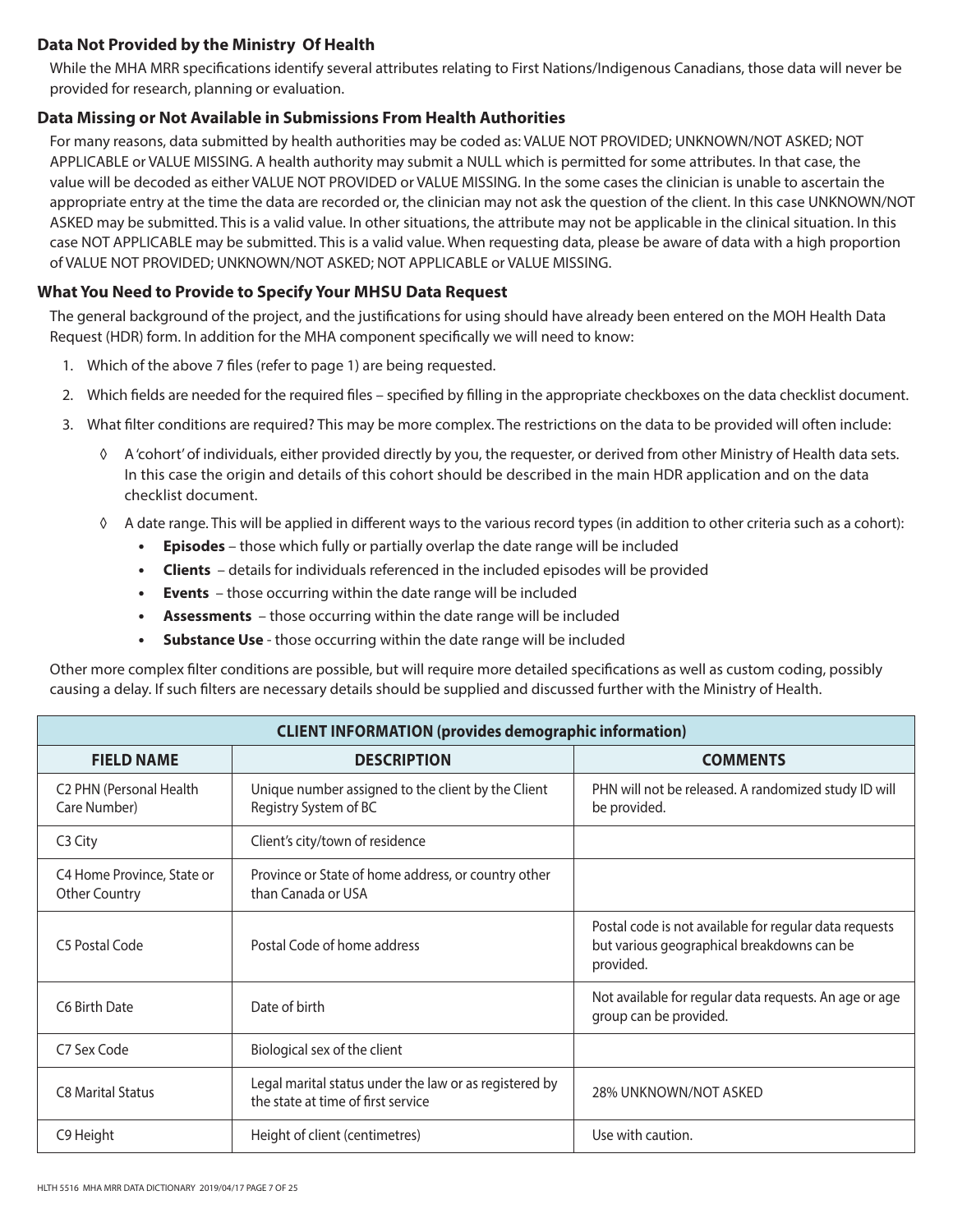| <b>CLIENT INFORMATION (provides demographic information)</b> |                                                                                                           |                                                 |  |
|--------------------------------------------------------------|-----------------------------------------------------------------------------------------------------------|-------------------------------------------------|--|
| <b>FIELD NAME</b>                                            | <b>DESCRIPTION</b>                                                                                        | <b>COMMENTS</b>                                 |  |
| C10 Weight                                                   | Weight of client (kilograms)                                                                              | Use with caution.                               |  |
| C11 Household Composition                                    | Living situation and social support of the client in<br>housing at the time of the first service          | 39% VALUE NOT PROVIDED                          |  |
| C16 Highest Level of<br><b>Education Completed</b>           | Level of education completed when first service<br>is reported                                            | 48% UNKNOWN/NOT ASKED                           |  |
| C17 Current Educational<br>Engagement                        | Level of education currently enrolled in                                                                  | 56% VALUE NOT PROVIDED                          |  |
| C18 Employment Status<br>Declaration                         | Declared primary employment status                                                                        | 41% UNKNOWN/NOT ASKED                           |  |
| C19 Employment Hours                                         | Current paid employment average hours per week,<br>over the last 4 weeks prior to the encounter           | 43% UNKNOWN/NOT ASKED                           |  |
| C20 WCB, Sickness or<br><b>Disability Flag</b>               | Client is receiving Worker's Compensation Benefits, is<br>on disability or sick leave                     | 54% VALUE NOT PROVIDED                          |  |
| C21 Duration of WCB,<br>Sickness or Disability               | How long the client is receiving WCB, is on disability<br>or sick leave                                   | 70% UNKNOWN/NOT ASKED<br>25% VALUE NOT PROVIDED |  |
| C22 Criminal Justice<br>Involvement                          | Involvement in the criminal justice system when the<br>first service is reported or at the time of change | 52% UNKNOWN/NOT ASKED                           |  |
| C23 Nature of Criminal<br>Justice Involvement                | Nature of criminal charges                                                                                | DEPENDENT ON C22                                |  |
| C24 Legal Status<br><b>First Field</b>                       | Legal status of client                                                                                    | 74% UNKNOWN/NOT ASKED                           |  |
| C25 Legal Status<br>Second Field                             | Client has a second legal status                                                                          | 99% VALUE NOT PROVIDED                          |  |
| C26 Estimated Age                                            | Estimated age of client at time of reporting                                                              |                                                 |  |
| C27 History of<br>Suicide Attempts                           | Client has a history of suicide attempts or significant<br>intentional self-harm behaviour                | 62% VALUE NOT PROVIDED                          |  |
| C28 History of Violence                                      | Client has experienced a history of violence or abuse<br>towards him/her                                  | 66% VALUE NOT PROVIDED                          |  |
| C29 Age of First Use<br>of Alcohol                           | Age in years that client first used alcohol                                                               | 33% UNKNOWN/NOT ASKED<br>41% VALUE NOT PROVIDED |  |
| C30 Age of First Use<br>of Tobacco                           | Age in years that client first used tobacco                                                               | 34% UNKNOWN/NOT ASKED<br>42% VALUE NOT PROVIDED |  |
| C31 Age of First Use<br>of Marijuana                         | Age in years that client first used marijuana                                                             | 34% UNKNOWN/NOT ASKED<br>42% VALUE NOT PROVIDED |  |
| C32 Age of First Use of Any<br>Other Substance               | Age in years that client first used any other substance<br>(other than alcohol, tobacco and marijuana)    | 37% UNKNOWN/NOT ASKED<br>44% VALUE NOT PROVIDED |  |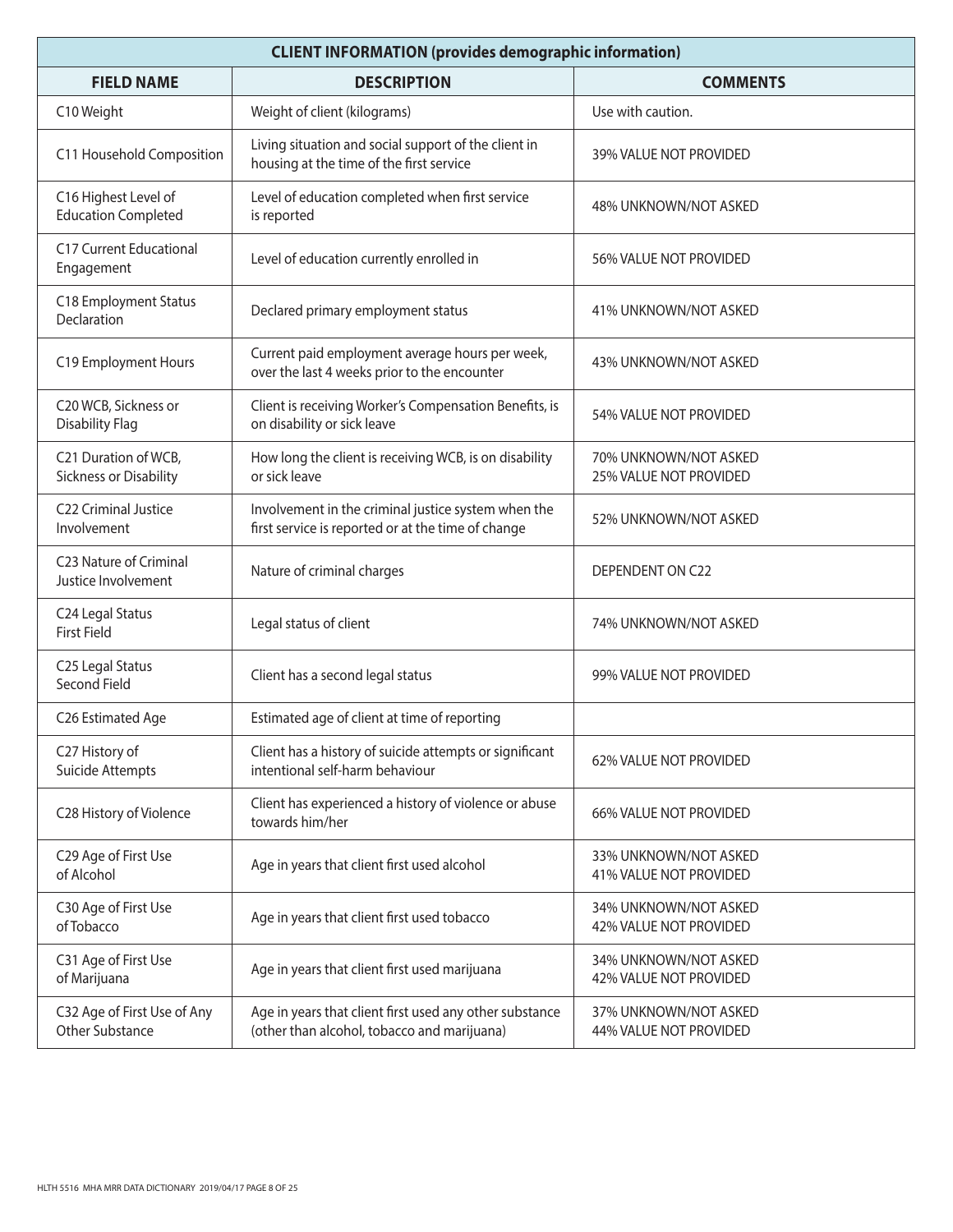| <b>SERVICE EPISODE AND SERVICE EVENT INFORMATION</b>  |                                                                                                                                                              |                                                |  |
|-------------------------------------------------------|--------------------------------------------------------------------------------------------------------------------------------------------------------------|------------------------------------------------|--|
| <b>FIELD NAME</b>                                     | <b>DESCRIPTION</b>                                                                                                                                           | <b>COMMENTS</b>                                |  |
| S <sub>2</sub> Continuum of MHSU<br><b>Services</b>   | MHSU service funded by HA                                                                                                                                    |                                                |  |
| S3 Referral Source                                    | Individual, organization or agency that referred the<br>client to the health authority for mental health or<br>substance use services                        | 9% UNKNOWN/NOT ASKED                           |  |
| <b>S4 Referral Date</b>                               | Date request received for the Continuum of<br><b>MHSU Service</b>                                                                                            |                                                |  |
| S5 Date of First Contact                              | Date of contact with client or collaterals (for example<br>client's clinician, physician or caregiver) where<br>clinically relevant information is exchanged |                                                |  |
| S6 Date of First Service Event                        | Date of first clinical interaction with client for the<br>Continuum of MHSU Service being reported                                                           |                                                |  |
| S7 Date of First Service Event<br>in Reporting Period | Date of first service event in the Reporting Period                                                                                                          | 3% MISSING                                     |  |
| S8 Date of Last Service Event<br>in Reporting Period  | Date of last service event in the Reporting Period                                                                                                           | 3% MISSING                                     |  |
| S9 Number of Service Events<br>in Reporting Period    | Number of discrete service events in the<br><b>Reporting Period</b>                                                                                          | 3% MISSING                                     |  |
| <b>S10 Living Arrangement</b>                         | Situation that best describes where the client<br>currently lives most of the time in the reporting period                                                   | 37% UNKNOWN/NOT ASKED                          |  |
| S11 Acute Inpatient -<br>Secure Room                  | Client received services in a secure room at any time<br>during hospital stay                                                                                |                                                |  |
| S12 Acute Inpatient -<br>Transport                    | Identifies how client is transported to a designated<br>facility under the Mental Health Act                                                                 |                                                |  |
| S13 MHSU Affected<br>Relationship                     | Client's relationship to a significant other with a<br>mental illness or substance use problem                                                               | 83% VALUE NOT PROVIDED<br>(Optional reporting) |  |
| <b>S14 Service Agency Location</b><br>Code            | Represents the discrete location where the provider<br>is located                                                                                            |                                                |  |
| S15 Type of CBT Intervention                          | Client received Cognitive Behavioural Therapy (CBT)<br>provided by a qualified professional according to the<br><b>CBT</b> framework                         | 82% NOT APPLICABLE                             |  |
| S16 Type of DBT Intervention                          | Client received Dialectic Behavioural Therapy (DBT)<br>provided by a qualified professional according to the<br><b>DBT</b> framework                         | 96% NOT APPLICABLE                             |  |
| <b>S17 Date Extended Leave</b><br>Ends                | Date when client's extended leave status under the<br>Mental Health Act ends                                                                                 | 96% VALUE MISSING                              |  |
| S18 Date of Discharge from<br>Service                 | Date of last service event to client where client is not<br>expected to return                                                                               |                                                |  |
| S19 Reason for End of<br>Service                      | Reason for discontinuation of service                                                                                                                        |                                                |  |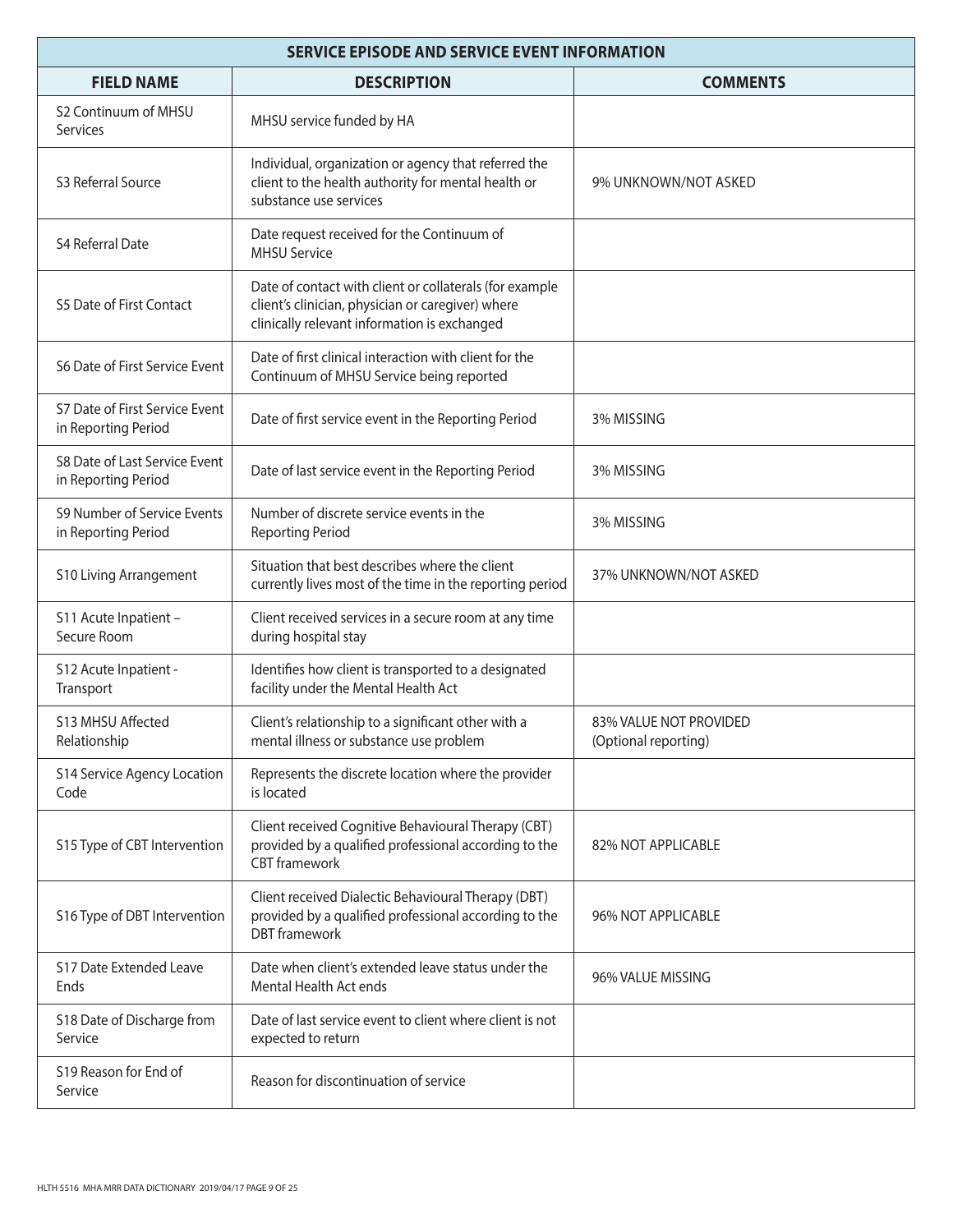| <b>SERVICE EPISODE AND SERVICE EVENT INFORMATION</b> |                                                                                                                                                                                     |                                                                                                                  |  |
|------------------------------------------------------|-------------------------------------------------------------------------------------------------------------------------------------------------------------------------------------|------------------------------------------------------------------------------------------------------------------|--|
| <b>FIELD NAME</b>                                    | <b>DESCRIPTION</b>                                                                                                                                                                  | <b>COMMENTS</b>                                                                                                  |  |
| S20 Date of Hospital to<br><b>Community Contact</b>  | Date client has connected to MHSU community<br>service or physician service through/by the<br>Hospital-to-Community Mental Health and/or<br>Substance Use Bridging/Liaison Services | 99.5% VALUE MISSING                                                                                              |  |
| S21 Reason for No<br>Community Follow up<br>Contact  | Reason the client upon discharge from a hospital<br>could not be contacted with community system for<br>follow up care and treatment                                                | 99.6% VALUE MISSING                                                                                              |  |
| S22 Pregnancy                                        | Client is pregnant or has been pregnant within the<br>past 2 years at the time of reporting                                                                                         | 21% UNKNOWN/NOT ASKED<br>23% VALUE NOT PROVIDED                                                                  |  |
| S23 Parenting                                        | Client is parenting or providing care to children (under<br>19) and/or has children (under 19) in care of others                                                                    | 43% UNKNOWN/NOT ASKED                                                                                            |  |
| S24 Suicide Attempt                                  | Client has made a suicide attempt or engaged in<br>significant intentional self-harm behaviour within<br>24 hours prior to a service event                                          | 51% UNKNOWN/NOT ASKED                                                                                            |  |
| S25 Violence                                         | Client has experienced violence or abuse towards<br>them within the last 12 months prior to or during the<br>service episode                                                        | 56% UNKNOWN/NOT ASKED                                                                                            |  |
| S26 Peer Support Service                             | Client is receiving Peer Support Services                                                                                                                                           | 70% VALUE NOT PROVIDED<br>(Optional reporting)                                                                   |  |
| S27 Fetal Alcohol Spectrum<br>Disorder (FASD)        | Known or Suspected FASD                                                                                                                                                             | 27% VALUE NOT PROVIDED<br>59% UNKNOWN/NOT ASKED<br>(Replaced N42, effective Oct 11, 2013.<br>Optional reporting) |  |
| T <sub>2</sub> Date and Time of<br>Service Event     | Unique record identifier for a Service Event                                                                                                                                        | Created by the health authority's information<br>management system                                               |  |

| <b>DSM-5 DIAGNOSTIC RECORD (DIAGNOSTIC 5)</b>                            |                                                                                                                                                            |                                                                             |  |
|--------------------------------------------------------------------------|------------------------------------------------------------------------------------------------------------------------------------------------------------|-----------------------------------------------------------------------------|--|
| <b>FIELD NAME</b>                                                        | <b>DESCRIPTION</b>                                                                                                                                         | <b>COMMENTS</b>                                                             |  |
| D1 DSM-5 Date of Diagnostic<br>Assessment at Enrolment                   | Date that the diagnostic assessment at enrolment for<br>the client was initiated (not the date of completion of<br>the diagnostic assessment at enrolment) | 2% MISSING<br>(Record count <13,000. Only collected since April 1,<br>2016) |  |
| D <sub>2</sub> D <sub>SM</sub> -5 Clinician's<br>Impression at Enrolment | Diagnosis provided at enrolment is a<br>clinician's impression                                                                                             | <b>2% VALUE NOT PROVIDED</b>                                                |  |
| D3 DSM-5 Diagnosis at<br>Enrolment 1 (Primary)                           | Primary diagnosis within the DSM-5 based on<br>clinical symptoms                                                                                           | <b>2% VALUE NOT PROVIDED</b>                                                |  |
| D4 DSM-5 Diagnosis at<br>Enrolment 2 (Secondary)                         | Secondary diagnosis within the DSM-5 based on<br>clinical symptoms                                                                                         | 65% VALUE NOT PROVIDED                                                      |  |
| D5 DSM-5 Diagnosis at<br>Enrolment 3 (Tertiary)                          | Tertiary diagnosis within the DSM-5 based on<br>clinical symptoms                                                                                          | 89% VALUE NOT PROVIDED                                                      |  |
| D6 DSM-5 Diagnosis at<br>Enrolment 4 (Quaternary)                        | Quaternary diagnosis within the DSM-5 based<br>on clinical symptoms                                                                                        | 97% VALUE NOT PROVIDED                                                      |  |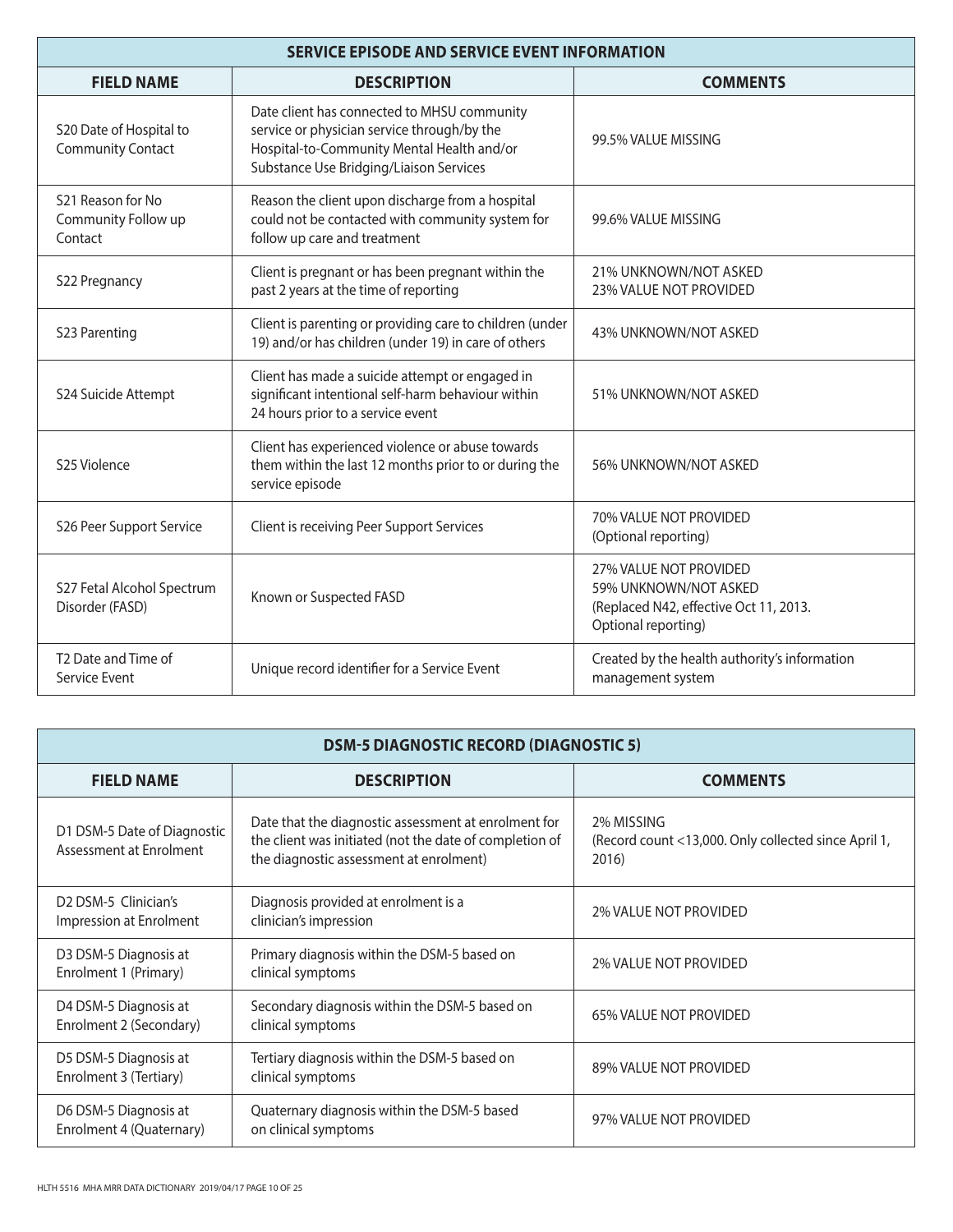| <b>DSM-5 DIAGNOSTIC RECORD (DIAGNOSTIC 5)</b>               |                                                                                                                                                               |                          |  |
|-------------------------------------------------------------|---------------------------------------------------------------------------------------------------------------------------------------------------------------|--------------------------|--|
| <b>FIELD NAME</b>                                           | <b>DESCRIPTION</b>                                                                                                                                            | <b>COMMENTS</b>          |  |
| D7 DSM-5 Diagnosis at<br>Enrolment 5 (Quinary)              | Quinary diagnosis within the DSM-5 based<br>on clinical symptoms                                                                                              | 99% VALUE NOT PROVIDED   |  |
| D8 Date of Diagnostic<br>Assessment at<br>Discontinuation   | Date that the diagnostic assessment at<br>discontinuation for the client was initiated<br>(not the date of completion of the diagnosis<br>at discontinuation) | 71% MISSING              |  |
| D9 Clinician's Impression at<br>Discontinuation             | Diagnosis provided at discontinuation is a<br>clinician's impression                                                                                          | 71% VALUE NOT PROVIDED   |  |
| D10 DSM-5 Diagnosis at<br>Discontinuation 1 (Primary)       | Primary diagnosis within the DSM-5 based on<br>clinical symptoms                                                                                              | 71% VALUE NOT PROVIDED   |  |
| D11 DSM-5 Diagnosis<br>at Discontinuation 2<br>(Secondary)  | Secondary diagnosis within the DSM-5 based<br>on clinical symptoms                                                                                            | 91% VALUE NOT PROVIDED   |  |
| D12 DSM-5 Diagnosis at<br>Discontinuation 3 (Tertiary)      | Tertiary diagnosis within the DSM-5 based<br>on clinical symptoms                                                                                             | 97% VALUE NOT PROVIDED   |  |
| D13 DSM-5 Diagnosis<br>at Discontinuation 4<br>(Quaternary) | Quaternary diagnosis within the DSM-5 based on<br>clinical symptoms                                                                                           | 99% VALUE NOT PROVIDED   |  |
| D14 DSM-5 Diagnosis at<br>Discontinuation 5 (Quinary)       | Quinary diagnosis within the DSM-5 based on<br>clinical symptoms                                                                                              | 99.8% VALUE NOT PROVIDED |  |

| <b>DSM-IV-TR DIAGNOSTIC RECORD (Diagnostic)</b>                                   |                                                                                                                                                               |                                                                                                                                 |
|-----------------------------------------------------------------------------------|---------------------------------------------------------------------------------------------------------------------------------------------------------------|---------------------------------------------------------------------------------------------------------------------------------|
| <b>FIELD NAME</b>                                                                 | <b>DESCRIPTION</b>                                                                                                                                            | <b>COMMENTS</b>                                                                                                                 |
| D1 Date of Diagnostic<br>Assessment at Enrolment                                  | Date that the diagnostic assessment at enrolment for<br>the client was initiated (not the date of completion of<br>the diagnostic assessment at enrolment)    |                                                                                                                                 |
| D2 Date of Diagnostic<br>Assessment at<br>Discontinuation                         | Date that the diagnostic assessment at<br>discontinuation for the client was initiated<br>(not the date of completion of the diagnosis<br>at discontinuation) | 57% MISSING                                                                                                                     |
| D3 Diagnosis Axis 5:<br><b>GAF Score at Enrolment</b><br>or Service               | General descriptor of the overall functioning of the<br>client at the time of enrolment into a program                                                        | Valid Values:<br>$0$ to $100$<br>Inadequate information<br>0<br>100 Superior functioning in a wide range of areas<br>1% MISSING |
| D4 Diagnosis Axis 5: GAF<br>Score at Discontinuation                              | General descriptor of the overall functioning of the<br>client at the time the services are discontinued                                                      | 64% MISSING                                                                                                                     |
| D5 Initial DSM-IV-TR<br>Diagnosis Axis 1: Primary or<br><b>First at Enrolment</b> | Most likely diagnosis within the DSM-IV-TR based on<br>clinical symptoms                                                                                      |                                                                                                                                 |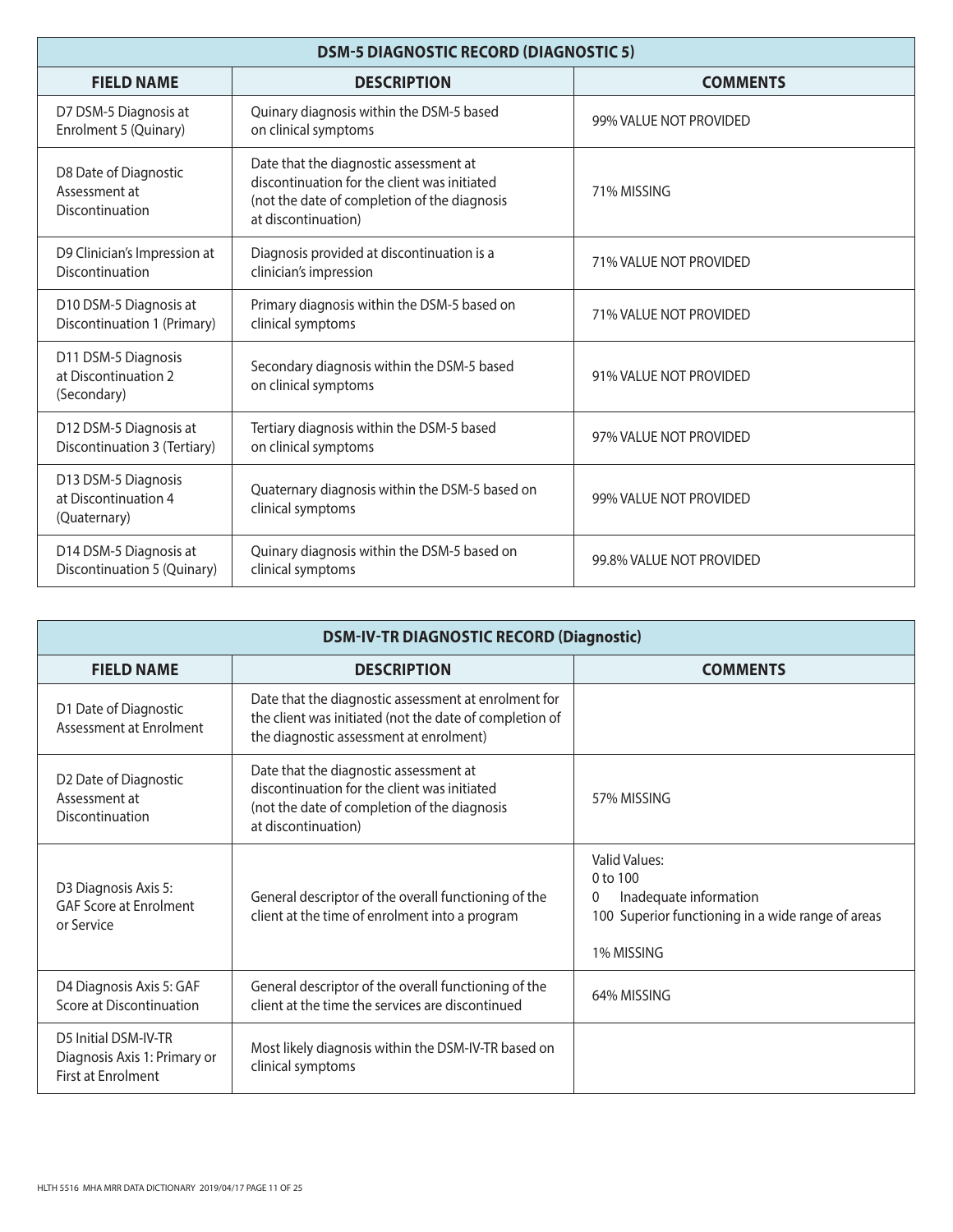| <b>DSM-IV-TR DIAGNOSTIC RECORD (Diagnostic)</b>                                |                                                                                                                                                                                                                                                                                                                                                                                                                                                                                                                                                                        |                                                                                                                            |
|--------------------------------------------------------------------------------|------------------------------------------------------------------------------------------------------------------------------------------------------------------------------------------------------------------------------------------------------------------------------------------------------------------------------------------------------------------------------------------------------------------------------------------------------------------------------------------------------------------------------------------------------------------------|----------------------------------------------------------------------------------------------------------------------------|
| <b>FIELD NAME</b>                                                              | <b>DESCRIPTION</b>                                                                                                                                                                                                                                                                                                                                                                                                                                                                                                                                                     | <b>COMMENTS</b>                                                                                                            |
| D6 DSM-IV-TR Diagnosis<br>Axis 1: Primary or First at<br>Discontinuation       | Principal diagnosis: when a person receives more than<br>one DSM code, the principal one is the condition that<br>was chiefly responsible for occasioning the referral                                                                                                                                                                                                                                                                                                                                                                                                 | 57% VALUE NOT PROVIDED                                                                                                     |
| D7 Initial DSM-IV-TR<br>Diagnosis Axis 1: Second or<br>Secondary at Enrolment  | Most likely diagnosis within the DSM-IV-TR based on<br>clinical symptoms pending confirmation from<br>a physician                                                                                                                                                                                                                                                                                                                                                                                                                                                      | Optional field. Interpret data accordingly.<br>85% VALUE NOT PROVIDED                                                      |
| D8 DSM-IV-TR Diagnosis<br>Axis1: Second or Secondary<br>at Discontinuation     | Secondary diagnosis: when a person receives more<br>than one DSM code, due to a concurrent disorder                                                                                                                                                                                                                                                                                                                                                                                                                                                                    | Optional field. Interpret data accordingly.<br>92% VALUE NOT PROVIDED                                                      |
| D9 Initial DSM-IV-TR<br>Diagnosis Axis 1: Other at<br>Enrolment                | Most likely diagnosis within the DSM-IV-TR based on<br>clinical symptoms pending confirmation from<br>a physician                                                                                                                                                                                                                                                                                                                                                                                                                                                      | Optional field. Interpret data accordingly.<br>96% VALUE NOT PROVIDED                                                      |
| D10 DSM-IV-TR Diagnosis<br>Axis 1: Other at<br>Discontinuation                 | When a person has a concurrent disorder, a third<br>Clinical Diagnosis can be recorded                                                                                                                                                                                                                                                                                                                                                                                                                                                                                 | Optional field. Interpret data accordingly<br>98% VALUE NOT PROVIDED                                                       |
| D11 Initial DSM-IV-TR<br>Diagnosis Axis 2: Primary or<br>First at Enrolment    | Personality Disorders/Mental Retardation<br>Principal diagnosis: when a person receives more than<br>one DSM code, the principal one is the condition that<br>was chiefly responsible for occasioning the referral                                                                                                                                                                                                                                                                                                                                                     |                                                                                                                            |
| D12 DSM-IV-TR Diagnosis<br>Axis 2: Primary or First at<br>Discontinuation      | Personality Disorders/Mental Retardation<br>Principal diagnosis: when a person receives more than<br>one DSM code, the principal one is the condition that<br>was chiefly responsible for occasioning the referral                                                                                                                                                                                                                                                                                                                                                     | Diagnosis to be provided when a client's participation<br>in a program ends, whatever the reason<br>58% VALUE NOT PROVIDED |
| D13 Initial DSM-IV-TR<br>Diagnosis Axis 2: Second or<br>Secondary at Enrolment | Personality Disorders/Mental Retardation<br>The Ministry expects this information for clients where<br>registered psychologists or physicians are involved<br>in their care. The Ministry also expects diagnostic<br>impressions based on DSM-IV-TR from appropriately<br>trained healthcare staff from other disciplines                                                                                                                                                                                                                                              | Optional field. Interpret data accordingly.<br>99% VALUE NOT PROVIDED                                                      |
| D14 DSM-IV-TR Diagnosis<br>Axis 2: Second or Secondary<br>at Discontinuation   | Personality Disorders/Mental Retardation<br>Diagnosis to be provided when a client's participation<br>in a program ends, whatever the reason<br>If a client is not formally enrolled or registered this is<br>the diagnosis at the time that service provision to the<br>client ended<br>The Ministry expects this information for clients where<br>registered psychologists or physicians are involved<br>in their care. The Ministry also expects diagnostic<br>impressions based on DSM-IV-TR from appropriately<br>trained healthcare staff from other disciplines | Optional field. Interpret data accordingly.<br>99% VALUE NOT PROVIDED                                                      |
| D15 Clinician's Impression                                                     | Diagnosis provided is a clinician's impression                                                                                                                                                                                                                                                                                                                                                                                                                                                                                                                         | 47% VALUE NOT PROVIDED                                                                                                     |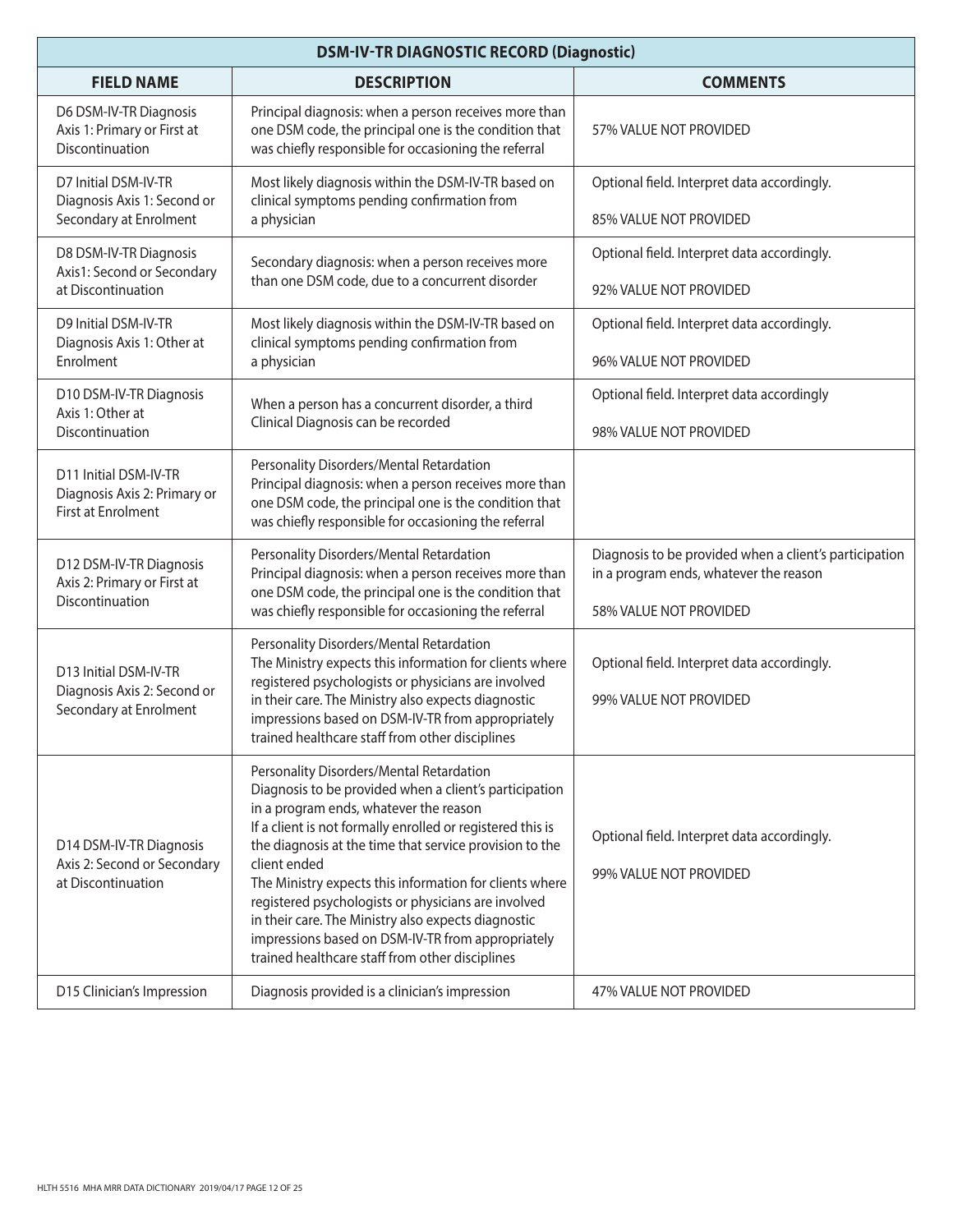| <b>HEALTH OF THE NATION OUTCOME SCALE (HONOS) INFORMATION</b>                                                                        |                                                                                                                                                                                                                                                                                                                                                                                                                                                                                                                                                                                                                                                                  |                                                                                                                                                                                                                                                                                                                        |
|--------------------------------------------------------------------------------------------------------------------------------------|------------------------------------------------------------------------------------------------------------------------------------------------------------------------------------------------------------------------------------------------------------------------------------------------------------------------------------------------------------------------------------------------------------------------------------------------------------------------------------------------------------------------------------------------------------------------------------------------------------------------------------------------------------------|------------------------------------------------------------------------------------------------------------------------------------------------------------------------------------------------------------------------------------------------------------------------------------------------------------------------|
| <b>FIELD NAME</b>                                                                                                                    | <b>DESCRIPTION</b>                                                                                                                                                                                                                                                                                                                                                                                                                                                                                                                                                                                                                                               | <b>COMMENTS</b>                                                                                                                                                                                                                                                                                                        |
| N2 Date of HoNOS<br>Assessment                                                                                                       | Date the client received a HoNOS assessment                                                                                                                                                                                                                                                                                                                                                                                                                                                                                                                                                                                                                      | 0.002% MISSING                                                                                                                                                                                                                                                                                                         |
| N3 HoNOS<br>Problems with Overactive,<br>Aggressive, Disruptive,<br>Agitated or Antisocial<br>Behaviour (Behavioural<br>Disturbance) | Include such behaviour due to any cause, for example<br>drugs, alcohol, dementia, psychosis, depression, etc.<br>Do not include bizarre behaviour, rated at scale 6<br>(N8 HoNOS Problems Associated with Hallucinations,<br>Delusions or Abnormal Perceptions (False Beliefs)                                                                                                                                                                                                                                                                                                                                                                                   | <b>Valid Values:</b><br>No problem<br>$00\,$<br>Minor problem requiring no action<br>01<br>Mild problem but definitively present<br>02<br>Moderately severe problem<br>03<br>Severe to very severe problem<br>04<br>Unknown/not asked<br>98<br>null NULL                                                               |
|                                                                                                                                      |                                                                                                                                                                                                                                                                                                                                                                                                                                                                                                                                                                                                                                                                  | 5% UNKNOWN/NOT ASKED<br>1% VALUE NOT PROVIDED                                                                                                                                                                                                                                                                          |
| N4 HoNOS<br>Non Accidental Self Injury                                                                                               | Does not include accidental self-injury, due for example<br>to dementia or severe learning disability; the cognitive<br>problem is rated at scale 4 (N6 HoNOS Cognitive<br>Problems) and the injury at scale 5 (N7 HoNOS<br>Problems Related to Physical Illness or Disability)<br>Does not include illness or injury as a direct<br>consequence of drug/alcohol use rated at scale 3<br>(N5 HoNOS Problems Drinking or Drug Taking/Use<br>(Problems with Alcohol, Substance/Solvent Use),<br>for example cirrhosis of the liver or injury resulting<br>from drunk driving are rated at scale 5 (N7 HoNOS<br>Problems Related to Physical Illness or Disability) | <b>Valid Values:</b><br>No problem<br>00<br>Minor problem requiring no action<br>01<br>Mild problem but definitively present<br>02<br>Moderately severe problem<br>03<br>Severe to very severe problem<br>04<br>Unknown/not asked<br>98<br>null NULL<br>6% UNKNOWN/NOT ASKED<br>1% VALUE NOT PROVIDED                  |
| N5 HoNOS<br>Problem Drinking or Drug<br>Taking/Use (Problems<br>with Alcohol,<br>Substance/Solvent Use)                              | Does not include aggressive/destructive behaviour<br>due to alcohol or drug use, rated at scale 1 (N3 HoNOS<br>Problems with Overactive, Aggressive, Disruptive,<br>Agitated or Antisocial Behaviour (Behavioural<br>Disturbance). Does not include physical illness or<br>disability due to alcohol or drug use, rated at scale<br>5 (N7 HoNOS Problems Related to Physical Illness or<br>Disability)                                                                                                                                                                                                                                                           | <b>Valid Values:</b><br>No problem<br>00<br>Minor problem requiring no action<br>01<br>Mild problem but definitively present<br>02<br>Moderately severe problem<br>03<br>Severe to very severe problem<br>04<br>98 Unknown/not asked<br>null NULL<br>5% UNKNOWN/NOT ASKED<br>1% VALUE NOT PROVIDED                     |
| N6 HoNOS<br><b>Cognitive Problems</b>                                                                                                | Include problems of memory, orientation and<br>understanding associated with any disorder; learning<br>disability, dementia, schizophrenia, etc.<br>Does not include temporary problems, for example<br>hangovers, resulting from drug/alcohol use, rated at<br>scale 3 (N5 HoNOS Problem Drinking or Drug Taking/<br>Use (Problems with Alcohol, Substance/Solvent Use)                                                                                                                                                                                                                                                                                         | Valid Values:<br>No problem<br>00<br>Minor problem requiring no action<br>01<br>Mild problem but definitively present<br>02<br>Moderately severe problem<br>03<br>Severe to very severe problem<br>04<br>Unknown/not asked<br>98<br>Not applicable<br>99<br>null NULL<br>7% UNKNOWN/NOT ASKED<br>5% VALUE NOT PROVIDED |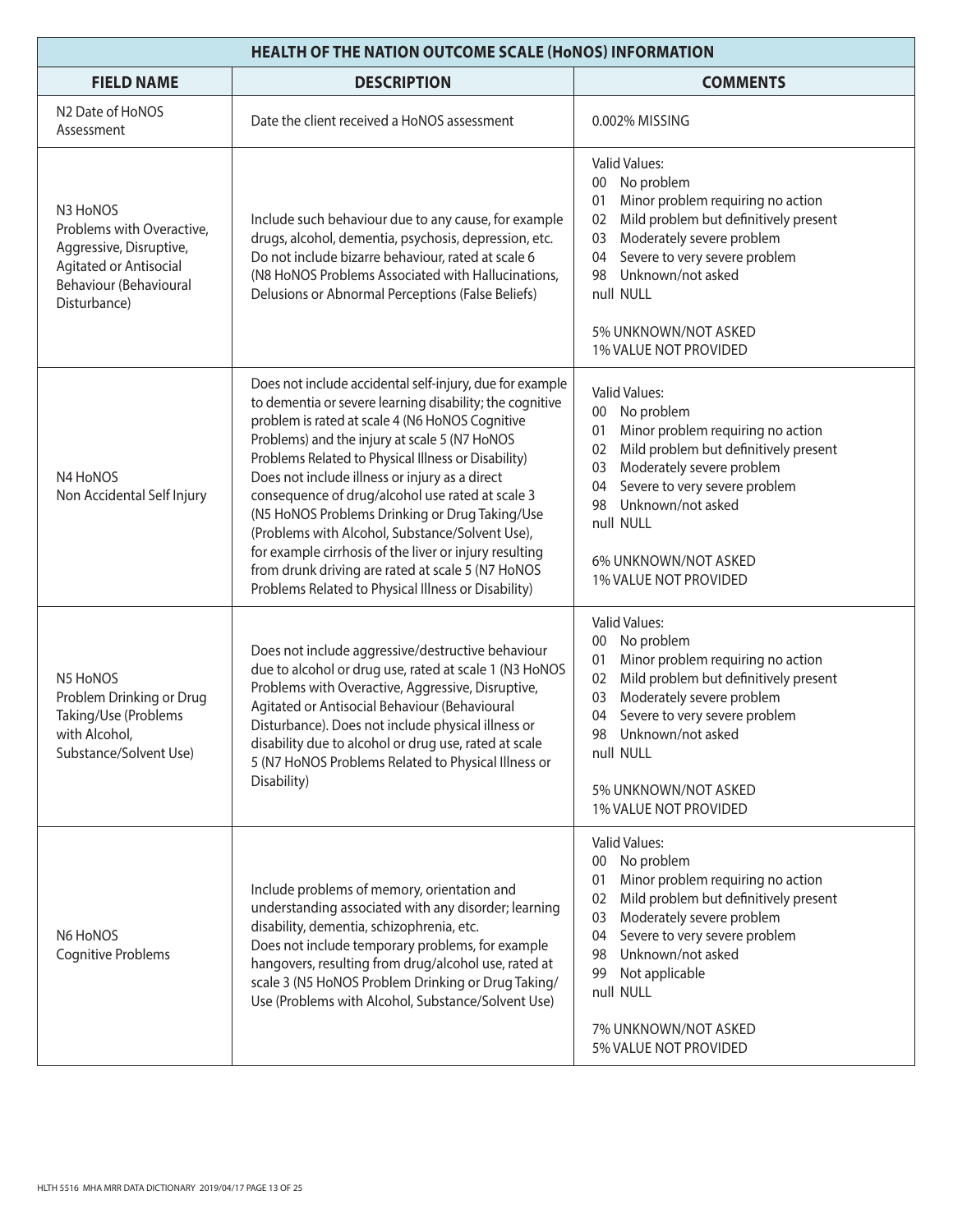| <b>HEALTH OF THE NATION OUTCOME SCALE (HONOS) INFORMATION</b>                                                          |                                                                                                                                                                                                                                                                                                                                                                                                                                                                             |                                                                                                                                                                                                                                                                                                                            |
|------------------------------------------------------------------------------------------------------------------------|-----------------------------------------------------------------------------------------------------------------------------------------------------------------------------------------------------------------------------------------------------------------------------------------------------------------------------------------------------------------------------------------------------------------------------------------------------------------------------|----------------------------------------------------------------------------------------------------------------------------------------------------------------------------------------------------------------------------------------------------------------------------------------------------------------------------|
| <b>FIELD NAME</b>                                                                                                      | <b>DESCRIPTION</b>                                                                                                                                                                                                                                                                                                                                                                                                                                                          | <b>COMMENTS</b>                                                                                                                                                                                                                                                                                                            |
| N7 HoNOS<br>Problems Related to Physical<br><b>Illness or Disability</b>                                               | Include illness or disability from any cause that limits<br>or prevents movement, or impairs sight or hearing, or<br>otherwise interferes with personal functioning<br>Include side-effects from medication; effects of<br>drug/alcohol use; physical disabilities resulting from<br>accidents of self-harm associated with cognitive<br>problems, drink-driving, etc. Does not include mental<br>or behavioural problems rated at scale 4 (N6 HoNOS<br>Cognitive Problems) | <b>Valid Values:</b><br>00 No problem<br>Minor problem requiring no action<br>01<br>Mild problem but definitively present<br>02<br>Moderately severe problem<br>03<br>Severe to very severe problem<br>04<br>Unknown/not asked<br>98<br>null NULL<br>6% UNKNOWN/NOT ASKED<br>1% VALUE NOT PROVIDED                         |
| N8 HoNOS<br>Problems Associated with<br>Hallucinations, Delusions or<br><b>Abnormal Perceptions</b><br>(False Beliefs) | Include hallucinations and delusions irrespective<br>of diagnosis.<br>Include odd and bizarre behaviour associated with<br>hallucinations or delusions.<br>Do not include aggressive, destructive or overactive<br>behaviours attributed to hallucinations or delusions,<br>rated at scale 1 (N3 HoNOS Problems with Overactive,<br>Aggressive, Disruptive, Agitated or Antisocial<br>Behaviour)                                                                            | <b>Valid Values:</b><br>00 No problem<br>Minor problem requiring no action<br>01<br>Mild problem but definitively present<br>02<br>Moderately severe problem<br>03<br>Severe to very severe problem<br>04<br>Unknown/not asked<br>98<br>null NULL<br>6% UNKNOWN/NOT ASKED<br>1% VALUE NOT PROVIDED                         |
| N9 HoNOS<br>Problems with Depressive<br>Mood (Symptoms)                                                                | Do not include over activity or agitation, rated at scale<br>1 (N3 HoNOS Problems with Overactive, Aggressive,<br>Disruptive, Agitated or Antisocial Behaviour)<br>Do not include suicidal ideation or attempts, rated at<br>scale 2 (N4 HoNOS Non Accidental Self Injury)<br>Does not include delusions or hallucinations, rated<br>at scale 6 (N8 HoNOS Problems Associated with<br>Hallucinations, Delusions or Abnormal Perceptions<br>(False Beliefs)                  | <b>Valid Values:</b><br>00 No problem<br>Minor problem requiring no action<br>01<br>Mild problem but definitively present<br>02<br>Moderately severe problem<br>03<br>Severe to very severe problem<br>04<br>Unknown/not asked<br>98<br>99<br>Not applicable<br>null NULL<br>5% UNKNOWN/NOT ASKED<br>5% VALUE NOT PROVIDED |
| N10 HoNOS<br>Problems with Relationships<br>(Social, Supportive and<br>Family Life)                                    | Rating of the patient's most severe problem<br>associated with active or passive withdrawal<br>from social relationships, and/or non-supportive,<br>destructive or self-damaging relationships                                                                                                                                                                                                                                                                              | <b>Valid Values:</b><br>01 Oral<br>Intranasal<br>02<br>Inhale or smoke<br>03<br>04<br>Inject<br>05 Transbuccal/sublingual<br>Other<br>97<br>null NULL<br>8% UNKNOWN/NOT ASKED<br>1% VALUE NOT PROVIDED                                                                                                                     |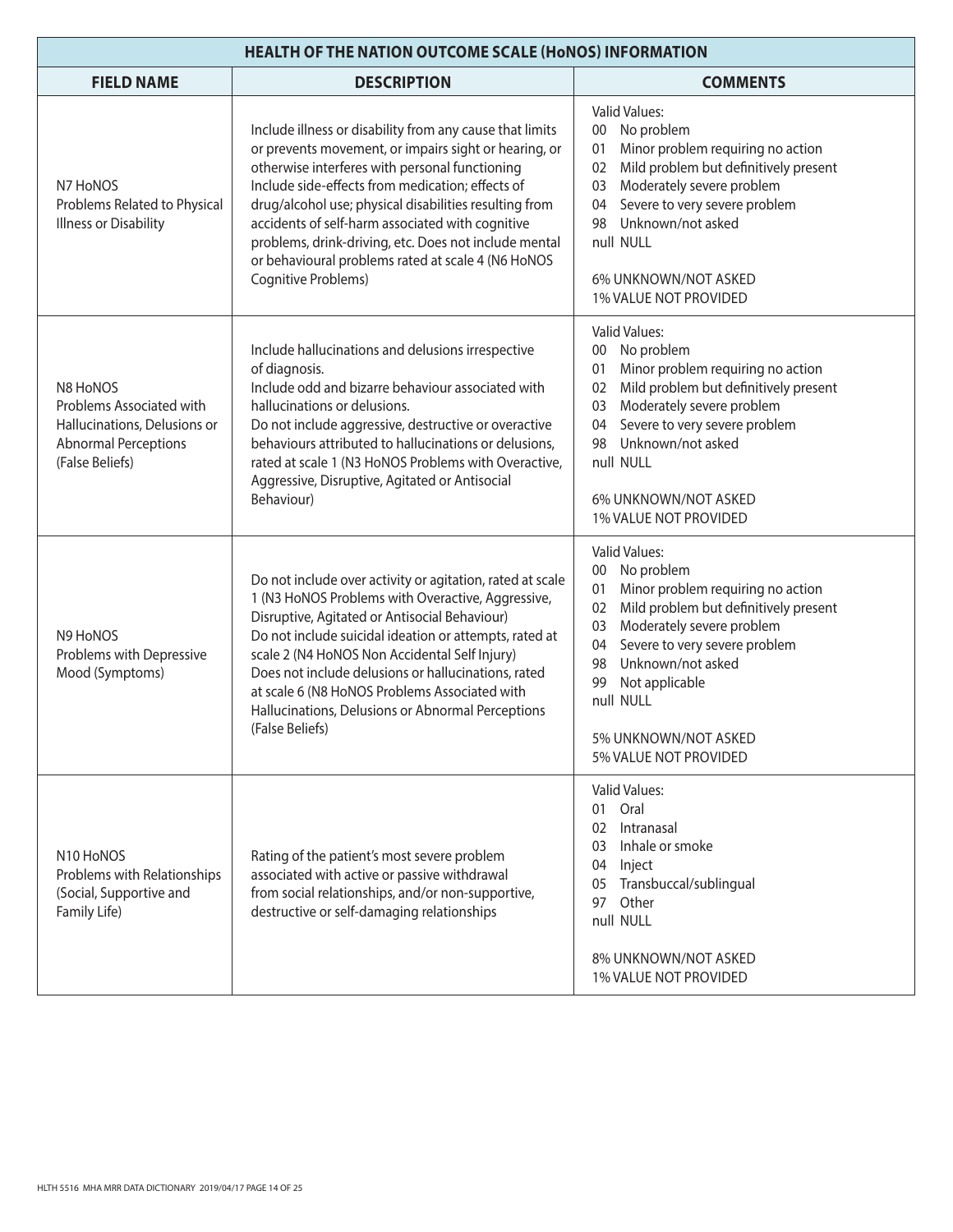| <b>HEALTH OF THE NATION OUTCOME SCALE (HONOS) INFORMATION</b>                                                  |                                                                                                                                                                                                                                                                                                                                                                                                                                                                                                                                                                                                                                                                                                                                                                                         |                                                                                                                                                                                                                                                                                                                                            |
|----------------------------------------------------------------------------------------------------------------|-----------------------------------------------------------------------------------------------------------------------------------------------------------------------------------------------------------------------------------------------------------------------------------------------------------------------------------------------------------------------------------------------------------------------------------------------------------------------------------------------------------------------------------------------------------------------------------------------------------------------------------------------------------------------------------------------------------------------------------------------------------------------------------------|--------------------------------------------------------------------------------------------------------------------------------------------------------------------------------------------------------------------------------------------------------------------------------------------------------------------------------------------|
| <b>FIELD NAME</b>                                                                                              | <b>DESCRIPTION</b>                                                                                                                                                                                                                                                                                                                                                                                                                                                                                                                                                                                                                                                                                                                                                                      | <b>COMMENTS</b>                                                                                                                                                                                                                                                                                                                            |
| N11 HoNOS<br><b>Problems with Activities</b><br>of Daily Living                                                | Rating of the overall functioning in activities<br>of daily living (ADL), for example problems with<br>basic activities of self-care such as eating, washing,<br>dressing, toilet; also complex skills such as budgeting,<br>organizing where to live, occupation and recreation,<br>mobility and use of transport, shopping, self-<br>development. etc.<br>Includes any lack of motivation for using self-help<br>opportunities, since this contributes to a lower overall<br>level of functioning.<br>Does not include lack of opportunities for exercising<br>intact abilities and skills, rated at scale 11 (N12 HoNOS<br>Overall Problems with Living Conditions) and 12 (N13<br>HoNOS Problems with Occupation/Work and (Leisure)<br>Activities - Quality of Daytime Environment) | <b>Valid Values:</b><br>No problem<br>$00\,$<br>Minor problem requiring no action<br>01<br>Mild problem but definitively present<br>02<br>Moderately severe problem<br>03<br>Severe to very severe problem<br>04<br>Unknown/not asked<br>98<br>Not applicable<br>99<br>null NULL<br>7% UNKNOWN/NOT ASKED<br>5% VALUE NOT PROVIDED          |
| N12 HoNOS<br>Overall Problems with<br><b>Living Conditions</b>                                                 | Rating of the overall severity of problems with the<br>quality of living conditions and daily domestic routine<br>Are the basic necessities met (heat, light, hygiene)?<br>If so, is there help to cope with disabilities and a choice<br>of opportunities to use skills and develop new ones?<br>Does not rate the level of functional disability itself,<br>rated at Scale 10 (N11 HoNOS Problems with Activities<br>of Daily Living)                                                                                                                                                                                                                                                                                                                                                 | <b>Valid Values:</b><br>No problem<br>00 <sup>°</sup><br>Minor problem requiring no action<br>01<br>Mild problem but definitively present<br>02<br>Moderately severe problem<br>03<br>Severe to very severe problem<br>04<br>Unknown/not asked<br>98<br>Not applicable<br>99<br>null NULL<br>8% UNKNOWN/NOT ASKED<br>5% VALUE NOT PROVIDED |
| N13 HoNOS<br>Problems with Occupation/<br>Work and (Leisure)<br>Activities - Quality of<br>Daytime Environment | Rating of the overall level of problems with quality<br>of day-time environment. Is there help to cope with<br>disabilities, and opportunities for maintaining or<br>improving occupational and recreational skills and<br>activities? Considers factors such as stigma, lack<br>of qualified staff, access to supportive facilities, for<br>example staffing and equipment of day centres,<br>workshops, social clubs, etc.<br>Does not rate the level of functional disability itself,<br>rated at scale 10 (N11 HoNOS Problems with Activities<br>of Daily Living)                                                                                                                                                                                                                   | <b>Valid Values:</b><br>00 No problem<br>Minor problem requiring no action<br>01<br>Mild problem but definitively present<br>02<br>Moderately severe problem<br>03<br>04<br>Severe to very severe problem<br>Unknown/not asked<br>98<br>Not applicable<br>99<br>null NULL<br>8% UNKNOWN/NOT ASKED<br>5% VALUE NOT PROVIDED                 |
| N <sub>14</sub> H <sub>o</sub> NOS<br>Problems with Over Activity,<br><b>Attention or Concentration</b>        | Include overactive behaviour associated with any<br>cause such as hyperkinetic disorder, mania drug use<br>Include problems with restlessness, fidgeting,<br>attention or concentration due to any cause,<br>including depression                                                                                                                                                                                                                                                                                                                                                                                                                                                                                                                                                       | <b>Valid Values:</b><br>00 No problem<br>Minor problem requiring no action<br>01<br>Mild problem but definitively present<br>02<br>Moderately severe problem<br>03<br>Severe to very severe problem<br>04<br>Unknown/not asked<br>98<br>Not applicable<br>99<br>null NULL<br>22% UNKNOWN/NOT ASKED<br>53% VALUE NOT PROVIDED               |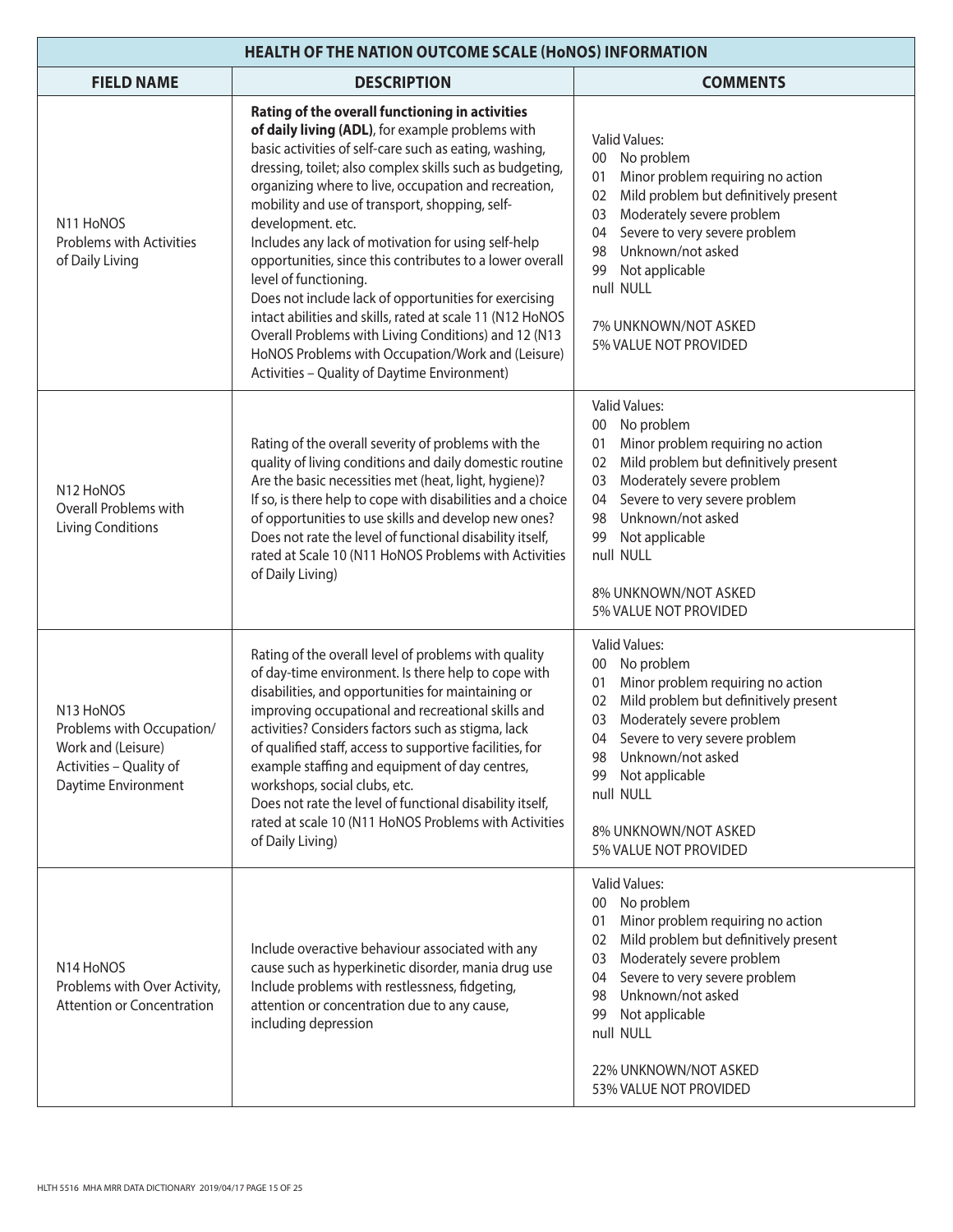| <b>HEALTH OF THE NATION OUTCOME SCALE (HONOS) INFORMATION</b>                        |                                                                                                                                                                                                                                                                                                                                                                                                                                                                                                                                                                                                                                                                                                                                                                              |                                                                                                                                                                                                                                                                                                                              |
|--------------------------------------------------------------------------------------|------------------------------------------------------------------------------------------------------------------------------------------------------------------------------------------------------------------------------------------------------------------------------------------------------------------------------------------------------------------------------------------------------------------------------------------------------------------------------------------------------------------------------------------------------------------------------------------------------------------------------------------------------------------------------------------------------------------------------------------------------------------------------|------------------------------------------------------------------------------------------------------------------------------------------------------------------------------------------------------------------------------------------------------------------------------------------------------------------------------|
| <b>FIELD NAME</b>                                                                    | <b>DESCRIPTION</b>                                                                                                                                                                                                                                                                                                                                                                                                                                                                                                                                                                                                                                                                                                                                                           | <b>COMMENTS</b>                                                                                                                                                                                                                                                                                                              |
| N <sub>15</sub> H <sub>o</sub> NOS<br>Problems with Scholastic<br>or Language Skills | Include problems with reading, spelling, arithmetic,<br>speech or language associated with any disorder or<br>problem, such as a specific developmental learning<br>problem or physical disability such as a<br>hearing problem<br>Includes reduced scholastic performance associated<br>with emotional or behavioural problems<br>Do not include temporary problems resulting purely<br>from inadequate education<br>Children with generalised learning disability should<br>not be included unless their functioning is below the<br>expected level                                                                                                                                                                                                                        | Valid Values:<br>No problem<br>$00\,$<br>Minor problem requiring no action<br>01<br>Mild problem but definitively present<br>02<br>Moderately severe problem<br>03<br>Severe to very severe problem<br>04<br>Unknown/not asked<br>98<br>Not applicable<br>99<br>null NULL<br>23% UNKNOWN/NOT ASKED<br>53% VALUE NOT PROVIDED |
| N16 HoNOS<br>Problems with Non-organic<br>Somatic Symptoms                           | Include problems with gastrointestinal symptoms<br>such as non-organic vomiting, cardiovascular<br>symptoms, neurological symptoms, non-organic<br>enuresis or encopresis, sleep problems or<br>chronic fatigue<br>Do not include movement disorders such as tics rated<br>with "physical illness or disability problems" scale 5<br>(N7 HoNOS Problems Related to Physical Illness or<br>Disability), or physical illnesses that complicate non<br>organic somatic symptoms rated with "physical illness<br>or disability problems" scale 5 (N7 HoNOS Problems<br>Related to Physical Illness or Disability)                                                                                                                                                                | Valid Values:<br>No problem<br>$00\,$<br>Minor problem requiring no action<br>01<br>Mild problem but definitively present<br>02<br>Moderately severe problem<br>03<br>Severe to very severe problem<br>04<br>Unknown/not asked<br>98<br>Not applicable<br>99<br>null NULL<br>23% UNKNOWN/NOT ASKED<br>53% VALUE NOT PROVIDED |
| N17 HoNOS<br>Problems with Emotional<br>and Related Symptoms                         | Rates only the most severe clinical problem not<br>considered previously<br>Includes depression, anxiety, worries, fears, phobias,<br>obsessions or compulsions, arising from any clinical<br>condition including eating disorders<br>Do not include aggressive, destructive or overactive<br>behaviours attributed to fears or phobias, rated with<br>"problems with disruptive, antisocial or aggressive<br>behaviour" scale 1 (N3 HoNOS Problems with<br>Overactive, Aggressive, Disruptive, Agitated or<br>Antisocial Behaviour)<br>Do not include physical complications of<br>psychological disorders, such as severe weight loss,<br>rated with "physical illness or disability problems"<br>scale 5 (N7 HoNOS Problems Related to Physical<br>Illness or Disability) | <b>Valid Values:</b><br>00 No problem<br>Minor problem requiring no action<br>01<br>Mild problem but definitively present<br>02<br>Moderately severe problem<br>03<br>04 Severe to very severe problem<br>Unknown/not asked<br>98<br>Not applicable<br>99<br>null NULL<br>22% UNKNOWN/NOT ASKED<br>53% VALUE NOT PROVIDED    |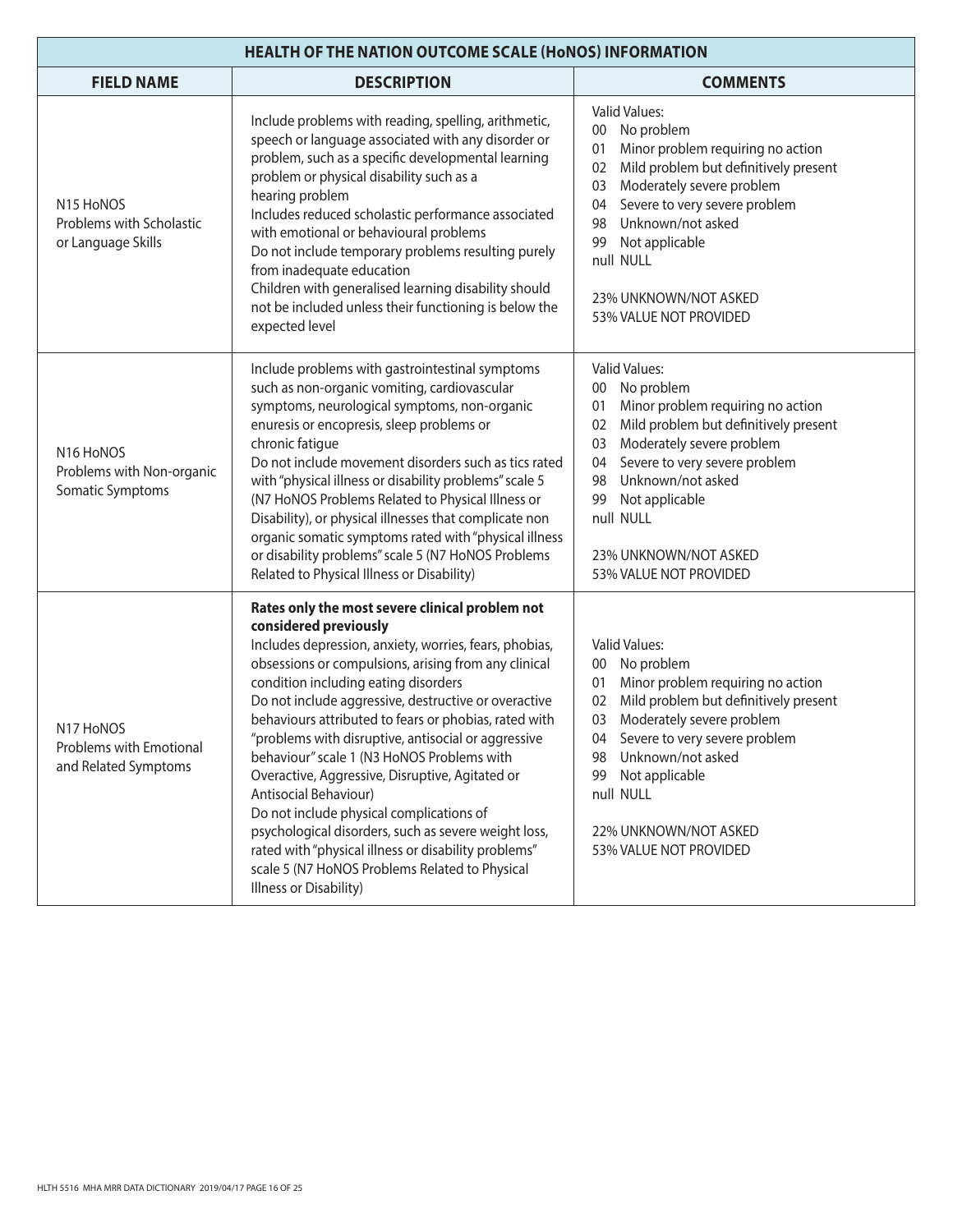| <b>HEALTH OF THE NATION OUTCOME SCALE (HONOS) INFORMATION</b>                                                                                    |                                                                                                                                                                                                                                                                                                                                                                                                                                                                                                                                                                                                                                                                                                                                                                                                                                            |                                                                                                                                                                                                                                                                                                                                              |
|--------------------------------------------------------------------------------------------------------------------------------------------------|--------------------------------------------------------------------------------------------------------------------------------------------------------------------------------------------------------------------------------------------------------------------------------------------------------------------------------------------------------------------------------------------------------------------------------------------------------------------------------------------------------------------------------------------------------------------------------------------------------------------------------------------------------------------------------------------------------------------------------------------------------------------------------------------------------------------------------------------|----------------------------------------------------------------------------------------------------------------------------------------------------------------------------------------------------------------------------------------------------------------------------------------------------------------------------------------------|
| <b>FIELD NAME</b>                                                                                                                                | <b>DESCRIPTION</b>                                                                                                                                                                                                                                                                                                                                                                                                                                                                                                                                                                                                                                                                                                                                                                                                                         | <b>COMMENTS</b>                                                                                                                                                                                                                                                                                                                              |
| N <sub>18</sub> H <sub>o</sub> NOS<br>Problems with Peer<br>Relationships                                                                        | Include problems with school mates and social<br>network, active or passive withdrawal from social<br>relationships, over intrusiveness or ability to form<br>satisfying peer relationships<br>Includes social rejections as a result of aggressive<br>behaviour or bullying<br>Do not include aggressive behaviour, bullying<br>rated with "problems with disruptive antisocial or<br>aggressive behaviour" scale 1 (N3 HoNOS Problems<br>with Overactive, Aggressive, Disruptive, Agitated or<br>Antisocial Behaviour) or problems with family or siblings<br>rated with "problems with family life and relationships"<br>scale 12 (N10 HoNOS Problems with Relationships)                                                                                                                                                               | <b>Valid Values:</b><br>No problem<br>00<br>Minor problem requiring no action<br>01<br>Mild problem but definitively present<br>02<br>Moderately severe problem<br>03<br>Severe to very severe problem<br>04<br>Unknown/not asked<br>98<br>Not applicable<br>99<br>null NULL<br>22% UNKNOWN/NOT ASKED<br>53% VALUE NOT PROVIDED              |
| N19 HoNOS<br>Problems with Self-Care<br>and Independence                                                                                         | Rates the overall level of functioning, for<br>example problems with basic activities of self-care<br>such as feeding, washing, dressing, toileting, also<br>complex skills such as managing money, travelling<br>independently, shopping etc., taking into account the<br>norm for a child's chronological age<br>Include poor levels of functioning arising from lack of<br>motivation, mood or any other disorder<br>Does not include lack of opportunities for exercising,<br>intact abilities and skills, as might occur in an over<br>restrictive family rated with "problems with family life<br>and relationships" scale 12 (N10 HoNOS Problems with<br>Relationships), or enuresis and encopresis rated with<br>"problems with non organic somatic symptoms" scale<br>8 (N16 HoNOS Problems with Non-organic<br>Somatic Symptoms) | <b>Valid Values:</b><br>No problem<br>00 <sup>°</sup><br>Minor problem requiring no action<br>01<br>Mild problem but definitively present<br>02<br>Moderately severe problem<br>03<br>Severe to very severe problem<br>04<br>Unknown/not asked<br>98<br>Not applicable<br>99<br>null NULL<br>22% UNKNOWN/NOT ASKED<br>53% VALUE NOT PROVIDED |
| N <sub>20</sub> H <sub>o</sub> NOS<br>Poor School Attendance                                                                                     | Includes truancy, school refusal, school withdrawal or<br>suspension for any cause<br>Includes attendance at type of school at the time of<br>rating, for example hospital school, home tuition, etc.<br>If school holiday, rates the last two weeks of the<br>previous term                                                                                                                                                                                                                                                                                                                                                                                                                                                                                                                                                               | <b>Valid Values:</b><br>00 No problem<br>Minor problem requiring no action<br>01<br>02 Mild problem but definitively present<br>Moderately severe problem<br>03<br>Severe to very severe problem<br>04<br>Unknown/not asked<br>98<br>Not applicable<br>99<br>null NULL<br>23% UNKNOWN/NOT ASKED<br>53% VALUE NOT PROVIDED                    |
| N <sub>21</sub> H <sub>o</sub> NOS<br>Problems with Knowledge<br>or Understanding about<br>the Nature of the Child/<br>Adolescent's Difficulties | Include lack of useful information or understanding<br>available to the child/adolescent, parents or caregivers<br>Include lack of explanation about the diagnosis or the<br>cause of the problem or the prognosis                                                                                                                                                                                                                                                                                                                                                                                                                                                                                                                                                                                                                         | <b>Valid Values:</b><br>00 No problem<br>Minor problem requiring no action<br>01<br>Mild problem but definitively present<br>02<br>Moderately severe problem<br>03<br>Severe to very severe problem<br>04<br>Unknown/not asked<br>98<br>Not applicable<br>99<br>null NULL<br>23% UNKNOWN/NOT ASKED<br>53% VALUE NOT PROVIDED                 |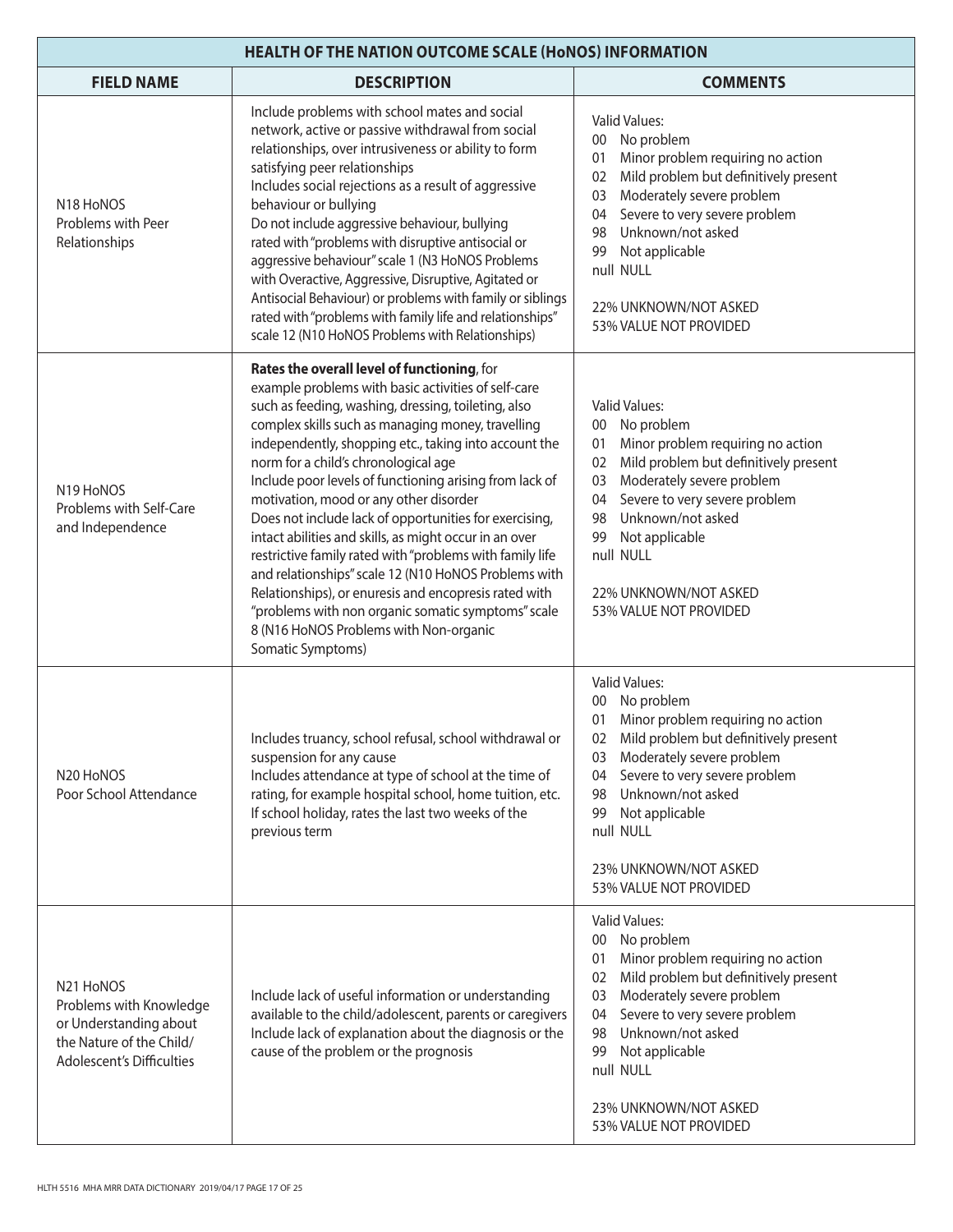| <b>HEALTH OF THE NATION OUTCOME SCALE (HONOS) INFORMATION</b>                                    |                                                                                                                                                                                                                                                                                                                                                                                                                                                                                                                                                                                                                                                                                                                                                 |                                                                                                                                                                                                                                                                                                             |
|--------------------------------------------------------------------------------------------------|-------------------------------------------------------------------------------------------------------------------------------------------------------------------------------------------------------------------------------------------------------------------------------------------------------------------------------------------------------------------------------------------------------------------------------------------------------------------------------------------------------------------------------------------------------------------------------------------------------------------------------------------------------------------------------------------------------------------------------------------------|-------------------------------------------------------------------------------------------------------------------------------------------------------------------------------------------------------------------------------------------------------------------------------------------------------------|
| <b>FIELD NAME</b>                                                                                | <b>DESCRIPTION</b>                                                                                                                                                                                                                                                                                                                                                                                                                                                                                                                                                                                                                                                                                                                              | <b>COMMENTS</b>                                                                                                                                                                                                                                                                                             |
| N22 HoNOS LD #1:<br><b>Behavioural Problems</b><br>Directed at Others                            | Include behaviour that is directed to other persons.<br>Does not include behaviour that is directed towards<br>self-scale 2 (N23 Behavioural Problems Directed<br>Toward Self) or primarily at property or other<br>behaviours scale 3 (N24 Other Mental and Behavioural<br>Problems) Rates risk as it is currently                                                                                                                                                                                                                                                                                                                                                                                                                             | <b>Valid Values:</b><br>No problem<br>$00\,$<br>Minor problem requiring no action<br>01<br>Mild problem but definitively present<br>02<br>Moderately severe problem<br>03<br>Severe to very severe problem<br>04<br>Unknown/not asked<br>98<br>null NULL<br>77% UNKNOWN/NOT ASKED<br>22% VALUE NOT PROVIDED |
| N23 HoNOS LD #2:<br><b>Behavioural Problems</b><br><b>Directed Towards Self</b><br>(self-Injury) | Include all forms of self-injurious behaviour. Do not<br>include behaviour directed towards others scale 1<br>(N22 Behavioural Problems Directed at Others), or<br>behaviour primarily directed at property, or other<br>behaviours scale 3 (N24 Other Mental and<br><b>Behavioural Problems)</b>                                                                                                                                                                                                                                                                                                                                                                                                                                               | <b>Valid Values:</b><br>No problem<br>00<br>Minor problem requiring no action<br>01<br>Mild problem but definitively present<br>02<br>Moderately severe problem<br>03<br>Severe to very severe problem<br>04<br>Unknown/not asked<br>98<br>null NULL<br>77% UNKNOWN/NOT ASKED<br>22% VALUE NOT PROVIDED     |
| N24 HoNOS LD #3:<br>Other Mental and<br><b>Behavioural Problems</b>                              | This is a global rating to include behavioural problems<br>not described in scales 1 or 2<br>Does not include behaviour directed towards others<br>scale 1 (N22 Behavioural Problems Directed at Others)<br>or self-injurious behaviour scale 2 (N23 Behavioural<br>Problems Directed Toward Self).<br>Rate the most prominent behaviours present, including:<br>A. behaviour destructive to property;<br>B. problems with personal behaviours, for example,<br>spitting, smearing, eating rubbish, self-induced<br>vomiting, continuous eating or drinking, hoarding<br>rubbish, inappropriate sexual behaviour;<br>C. rocking, stereotyped and ritualistic behaviour;<br>D. anxiety, phobias, obsessive or compulsive<br>behaviour; E. others | <b>Valid Values:</b><br>00 No problem<br>Minor problem requiring no action<br>01<br>Mild problem but definitively present<br>02<br>Moderately severe problem<br>03<br>Severe to very severe problem<br>04<br>Unknown/not asked<br>98<br>null NULL<br>77% UNKNOWN/NOT ASKED<br><b>22% VALUE NOT PROVIDED</b> |
| N25 HoNOS LD #4:<br><b>Attention and Concentration</b>                                           | Includes problems that may arise from under activity,<br>overactive behaviour, restlessness, fidgeting or<br>inattention, hyper kinesis or arising from drugs                                                                                                                                                                                                                                                                                                                                                                                                                                                                                                                                                                                   | <b>Valid Values:</b><br>No problem<br>00<br>Minor problem requiring no action<br>01<br>Mild problem but definitively present<br>02<br>Moderately severe problem<br>03<br>Severe to very severe problem<br>04<br>Unknown/not asked<br>98<br>null NULL<br>77% UNKNOWN/NOT ASKED<br>22% VALUE NOT PROVIDED     |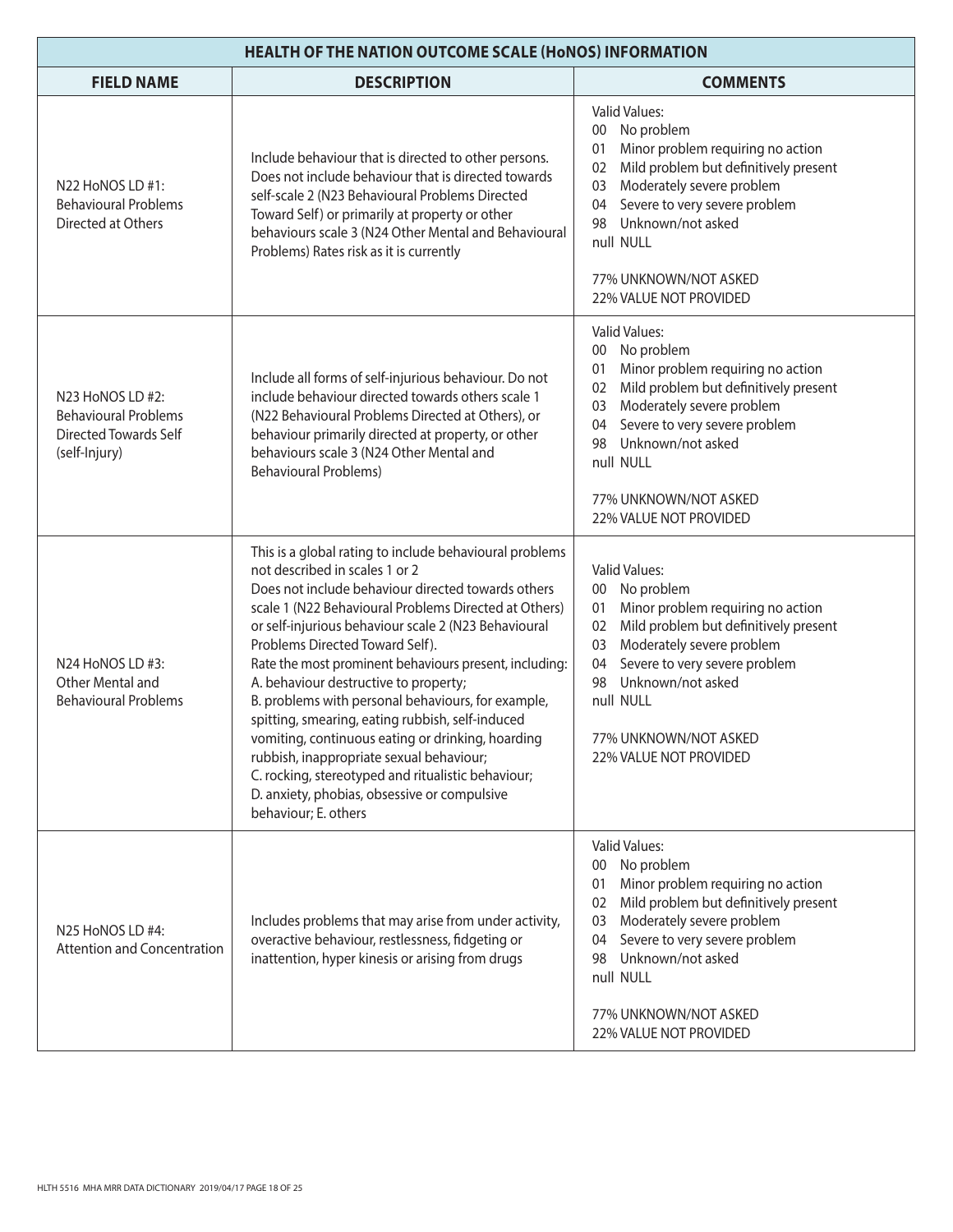| HEALTH OF THE NATION OUTCOME SCALE (HoNOS) INFORMATION                              |                                                                                                                                                                                                                                                                                              |                                                                                                                                                                                                                                                                                                                   |
|-------------------------------------------------------------------------------------|----------------------------------------------------------------------------------------------------------------------------------------------------------------------------------------------------------------------------------------------------------------------------------------------|-------------------------------------------------------------------------------------------------------------------------------------------------------------------------------------------------------------------------------------------------------------------------------------------------------------------|
| <b>FIELD NAME</b>                                                                   | <b>DESCRIPTION</b>                                                                                                                                                                                                                                                                           | <b>COMMENTS</b>                                                                                                                                                                                                                                                                                                   |
| N26 HoNOS LD #5:<br>Memory and Orientation                                          | Includes recent memory loss and worsening of<br>orientation for time, place and person in addition to<br>previous difficulties                                                                                                                                                               | <b>Valid Values:</b><br>00 No problem<br>Minor problem requiring no action<br>01<br>Mild problem but definitively present<br>02 <sub>2</sub><br>Moderately severe problem<br>03<br>Severe to very severe problem<br>04<br>Unknown/not asked<br>98<br>null NULL<br>77% UNKNOWN/NOT ASKED<br>22% VALUE NOT PROVIDED |
| N27 HoNOS LD #6:<br>Communications (problems<br>with understanding)                 | Include all types of responses to verbal, gestural and<br>signed communication, supported if necessary with<br>environmental cues                                                                                                                                                            | <b>Valid Values:</b><br>00 No problem<br>Minor problem requiring no action<br>01<br>Mild problem but definitively present<br>02<br>Moderately severe problem<br>03<br>Severe to very severe problem<br>04<br>Unknown/not asked<br>98<br>null NULL<br>77% UNKNOWN/NOT ASKED<br>22% VALUE NOT PROVIDED              |
| N28 HoNOS LD #7:<br>Communications (problems<br>with expression)                    | Include all attempts to make needs known and<br>communicate with others (words, gestures, signs).<br>Rate behaviour under scale 1(N22 Behavioural<br>Problems Directed at Others), 2 (N23 Behavioural<br>Problems Directed Toward Self) and 3 (N24 Other<br>Mental and Behavioural Problems) | <b>Valid Values:</b><br>00 No problem<br>Minor problem requiring no action<br>01<br>Mild problem but definitively present<br>02<br>Moderately severe problem<br>03<br>Severe to very severe problem<br>04<br>Unknown/not asked<br>98<br>null NULL<br>77% UNKNOWN/NOT ASKED<br>22% VALUE NOT PROVIDED              |
| N29 HoNOS LD #8:<br>Problems Associated with<br><b>Hallucinations and Delusions</b> | Include hallucinations and delusions irrespective<br>of diagnosis<br>Includes all manifestations suggestive of<br>hallucinations and delusions (responding to abnormal<br>experiences, for example invisible voices when alone)                                                              | <b>Valid Values:</b><br>No problem<br>$00\,$<br>Minor problem requiring no action<br>01<br>Mild problem but definitively present<br>02<br>Moderately severe problem<br>03<br>Severe to very severe problem<br>04<br>Unknown/not asked<br>98<br>null NULL<br>77% UNKNOWN/NOT ASKED<br>22% VALUE NOT PROVIDED       |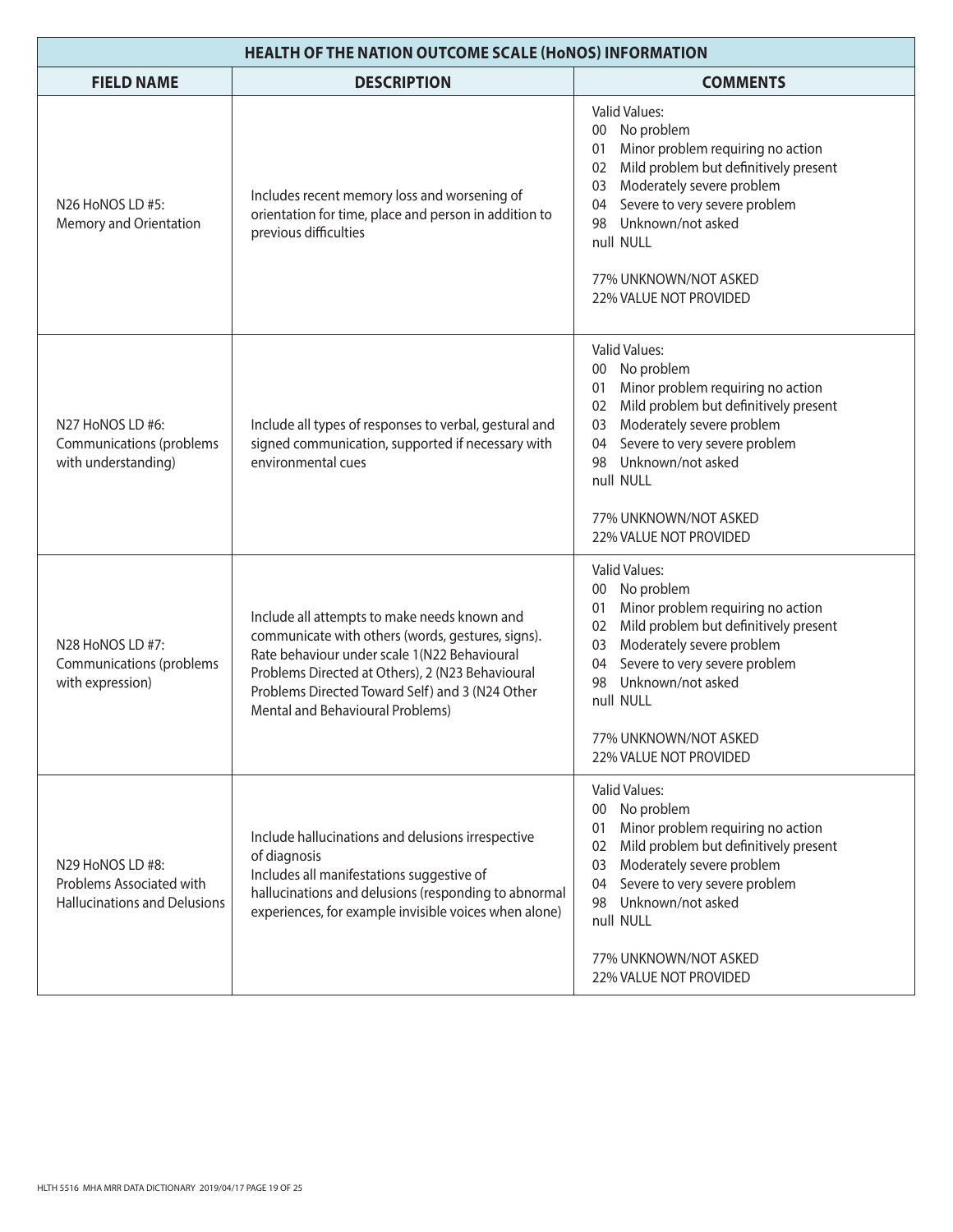| <b>HEALTH OF THE NATION OUTCOME SCALE (HONOS) INFORMATION</b> |                                                                                                                                                                                                                                                                                                                                                                                                                                                                                                                                                                                                         |                                                                                                                                                                                                                                                                                                             |
|---------------------------------------------------------------|---------------------------------------------------------------------------------------------------------------------------------------------------------------------------------------------------------------------------------------------------------------------------------------------------------------------------------------------------------------------------------------------------------------------------------------------------------------------------------------------------------------------------------------------------------------------------------------------------------|-------------------------------------------------------------------------------------------------------------------------------------------------------------------------------------------------------------------------------------------------------------------------------------------------------------|
| <b>FIELD NAME</b>                                             | <b>DESCRIPTION</b>                                                                                                                                                                                                                                                                                                                                                                                                                                                                                                                                                                                      | <b>COMMENTS</b>                                                                                                                                                                                                                                                                                             |
| N30 HoNOS LD #9:<br>Problems Associated with<br>Mood Changes  | Include problems associated with low mood states,<br>elated mood states, mixed moods and mood<br>swings (alternating between unhappiness, weeping<br>and withdrawal on one hand and excitability and<br>irritability on the other)                                                                                                                                                                                                                                                                                                                                                                      | <b>Valid Values:</b><br>No problem<br>$00\,$<br>Minor problem requiring no action<br>01<br>Mild problem but definitively present<br>02<br>Moderately severe problem<br>03<br>Severe to very severe problem<br>04<br>Unknown/not asked<br>98<br>null NULL<br>77% UNKNOWN/NOT ASKED<br>22% VALUE NOT PROVIDED |
| N31 HoNOS LD #10:<br>Problems with Sleeping                   | Do not rate intensity of behaviour disturbance - this<br>should be included in scale 3 (N24 HoNOS LD #3:<br>Other Mental and Behavioural Problems). Includes<br>daytime drowsiness, duration of sleep, frequency of<br>waking and diurnal variation of sleep pattern                                                                                                                                                                                                                                                                                                                                    | <b>Valid Values:</b><br>No problem<br>00<br>Minor problem requiring no action<br>01<br>Mild problem but definitively present<br>02<br>Moderately severe problem<br>03<br>Severe to very severe problem<br>04<br>Unknown/not asked<br>98<br>null NULL<br>77% UNKNOWN/NOT ASKED<br>22% VALUE NOT PROVIDED     |
| N32 HoNOS LD #11:<br>Problems with Eating and<br>Drinking     | Include both increase and decrease in weight<br>Do not rate pica - which should be rated in scale 3<br>(N24 Other Mental and Behavioural Problems)<br>This scale does not include problems experienced<br>by people who cannot feed themselves, for example<br>people with severe physical disability                                                                                                                                                                                                                                                                                                   | <b>Valid Values:</b><br>00 No problem<br>Minor problem requiring no action<br>01<br>Mild problem but definitively present<br>02<br>Moderately severe problem<br>03<br>Severe to very severe problem<br>04<br>Unknown/not asked<br>98<br>null NULL<br>77% UNKNOWN/NOT ASKED<br>22% VALUE NOT PROVIDED        |
| N33 HoNOS LD #12:<br><b>Physical Problems</b>                 | Physical problems include illness from any cause<br>that adversely affects mobility, self-care, vision and<br>hearing, for example dementia, thyroid dysfunction,<br>tremor affecting dexterity<br>Do not include relatively stable physical disability,<br>for example cerebral palsy, hemiplegic. Behavioural<br>disorders caused by physical problems should be<br>rated under scale 1 (N22 Behavioural Problems<br>Directed at Others), 2 (N23 Behavioural Problems<br>Directed Toward Self) and 3 (N24 Other Mental and<br>Behavioural Problems), for example constipation<br>producing aggression | <b>Valid Values:</b><br>No problem<br>00<br>Minor problem requiring no action<br>01<br>Mild problem but definitively present<br>02<br>Moderately severe problem<br>03<br>Severe to very severe problem<br>04<br>Unknown/not asked<br>98<br>null NULL<br>77% UNKNOWN/NOT ASKED<br>22% VALUE NOT PROVIDED     |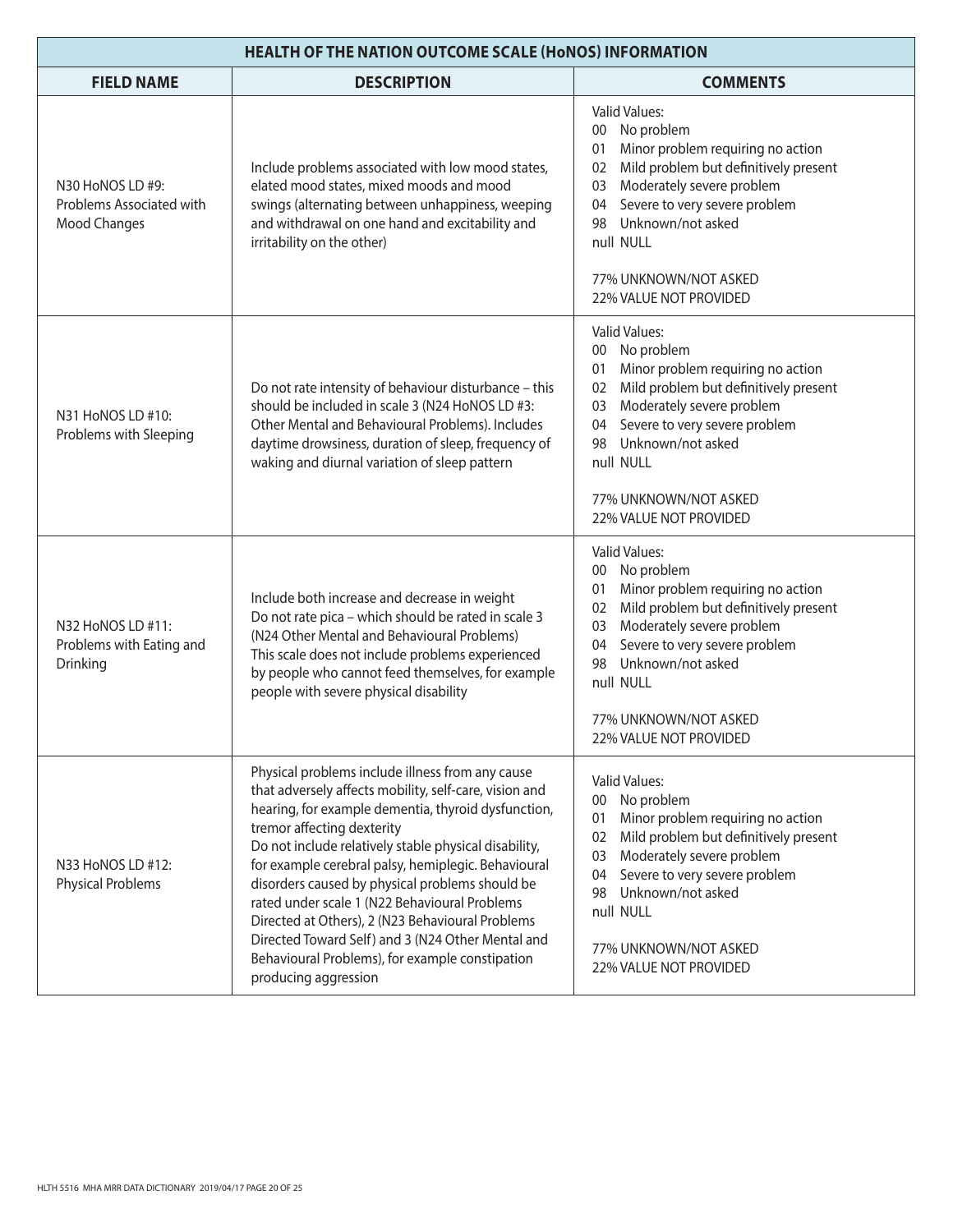| <b>HEALTH OF THE NATION OUTCOME SCALE (HONOS) INFORMATION</b>              |                                                                                                                                                                                                                                                                                                                                                                                                                                          |                                                                                                                                                                                                                                                                                                             |
|----------------------------------------------------------------------------|------------------------------------------------------------------------------------------------------------------------------------------------------------------------------------------------------------------------------------------------------------------------------------------------------------------------------------------------------------------------------------------------------------------------------------------|-------------------------------------------------------------------------------------------------------------------------------------------------------------------------------------------------------------------------------------------------------------------------------------------------------------|
| <b>FIELD NAME</b>                                                          | <b>DESCRIPTION</b>                                                                                                                                                                                                                                                                                                                                                                                                                       | <b>COMMENTS</b>                                                                                                                                                                                                                                                                                             |
| N34 HoNOS LD #13:<br>Seizures                                              | Seizures include all types of fits (partial, focal,<br>generalised, mixed, etc.) to rate the short-term effect<br>on the individual's daily life. Rates the effects of the<br>fits. Does not include behavioural problems caused<br>by, or associated with, fits: use scale 1(N22 Behavioural<br>Problems Directed at Others), 2 (N23 Behavioural<br>Problems Directed Toward Self) and 3 (N24 Other<br>Mental and Behavioural Problems) | <b>Valid Values:</b><br>No problem<br>$00\,$<br>Minor problem requiring no action<br>01<br>Mild problem but definitively present<br>02<br>Moderately severe problem<br>03<br>Severe to very severe problem<br>04<br>Unknown/not asked<br>98<br>null NULL<br>77% UNKNOWN/NOT ASKED<br>22% VALUE NOT PROVIDED |
| N35 HoNOS LD #14:<br><b>Activities of Daily Living</b><br>at Home          | Include such skills as cooking, cleaning and other<br>household tasks<br>Do not rate problems with daily living outside the<br>home scale 15 (N36 Activities of Daily Living Outside<br>the Home)<br>Do not rate problems with self-care scale 16<br>(N37 Level of Self Care)<br>Rate what is seen regardless of cause, for example,<br>disability, motivation etc.<br>Rate performance, not potential                                   | <b>Valid Values:</b><br>No problem<br>00<br>Minor problem requiring no action<br>01<br>Mild problem but definitively present<br>02<br>Moderately severe problem<br>03<br>Severe to very severe problem<br>04<br>Unknown/not asked<br>98<br>null NULL<br>77% UNKNOWN/NOT ASKED<br>22% VALUE NOT PROVIDED     |
| N36 HoNOS LD #15:<br><b>Activities of Daily Living</b><br>Outside the Home | Include skills such as budgeting, shopping, mobility<br>and the use of transport, etc. Do not include problems<br>with activities of daily living at home scale 14<br>(N35 Activities of Daily Living at Home). Do not rate<br>problems with self-care scale 16 (N37 Level of Self<br>Care). Rate the current level with the existing support                                                                                            | <b>Valid Values:</b><br>00 No problem<br>Minor problem requiring no action<br>01<br>Mild problem but definitively present<br>02<br>Moderately severe problem<br>03<br>Severe to very severe problem<br>04<br>Unknown/not asked<br>98<br>null NULL<br>77% UNKNOWN/NOT ASKED<br>22% VALUE NOT PROVIDED        |
| N37 HoNOS LD #16:<br>Level of Self Care                                    | Rate the overall level of functioning in activities<br>of self-care such as eating, washing, dressing and<br>toileting. Rate the current level achieved with the<br>existing support. Rate appearance not motivation                                                                                                                                                                                                                     | <b>Valid Values:</b><br>No problem<br>00<br>Minor problem requiring no action<br>01<br>Mild problem but definitively present<br>02<br>Moderately severe problem<br>03<br>Severe to very severe problem<br>04<br>Unknown/not asked<br>98<br>null NULL<br>77% UNKNOWN/NOT ASKED<br>22% VALUE NOT PROVIDED     |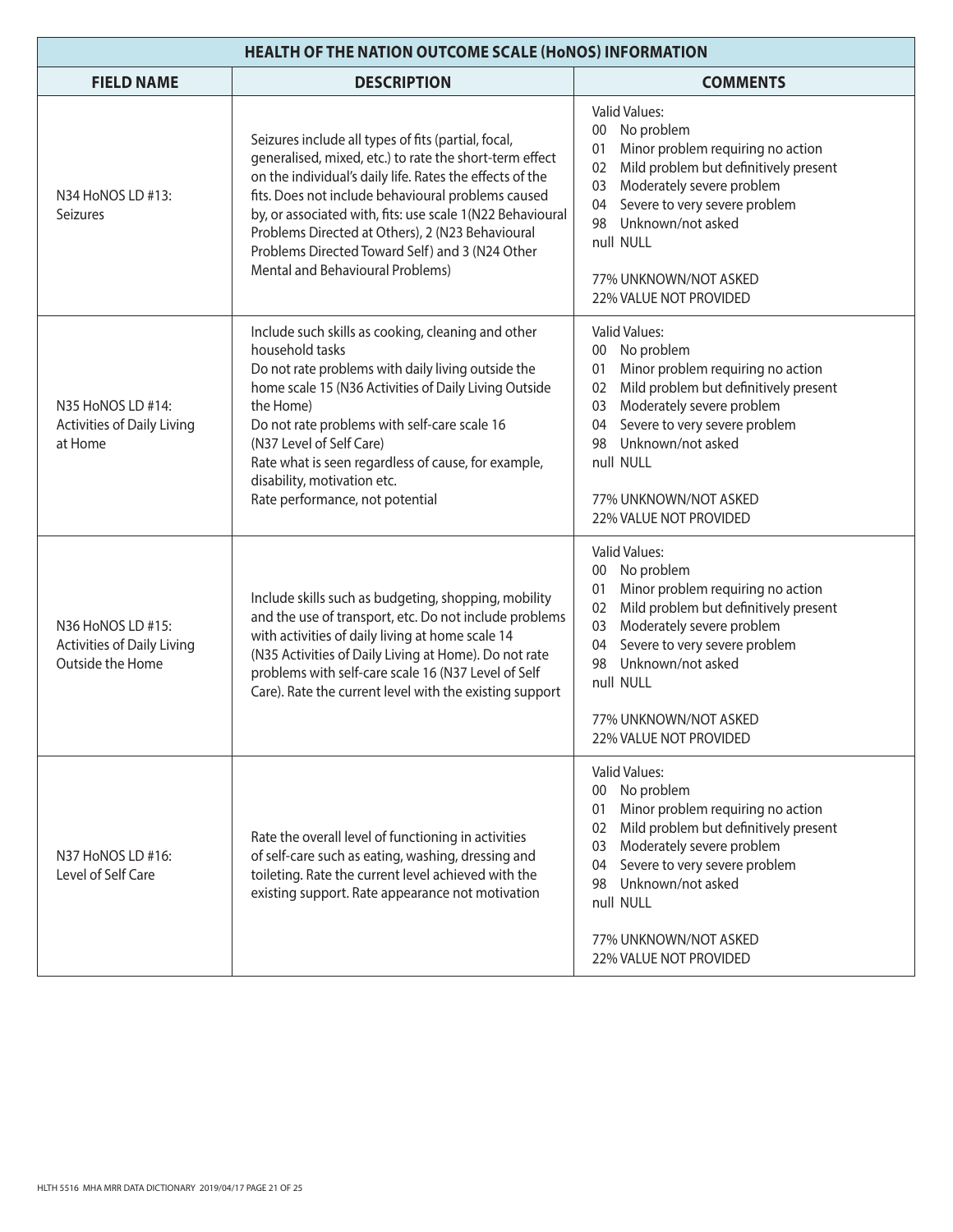| <b>HEALTH OF THE NATION OUTCOME SCALE (HONOS) INFORMATION</b> |                                                                                                                                                                                                                                                                                                                                                                                       |                                                                                                                                                                                                                                                                                                                                    |
|---------------------------------------------------------------|---------------------------------------------------------------------------------------------------------------------------------------------------------------------------------------------------------------------------------------------------------------------------------------------------------------------------------------------------------------------------------------|------------------------------------------------------------------------------------------------------------------------------------------------------------------------------------------------------------------------------------------------------------------------------------------------------------------------------------|
| <b>FIELD NAME</b>                                             | <b>DESCRIPTION</b>                                                                                                                                                                                                                                                                                                                                                                    | <b>COMMENTS</b>                                                                                                                                                                                                                                                                                                                    |
| N38 HoNOS LD #17:<br>Problems with Relationships              | Include effects of problems with relationships with<br>family, friends and carers (in residential and day/<br>leisure settings)<br>Measure what is occurring regardless of cause,<br>for example, somebody who is known to have good<br>relationships may still display problems                                                                                                      | <b>Valid Values:</b><br>00 No problem<br>Minor problem requiring no action<br>01<br>Mild problem but definitively present<br>02<br>Moderately severe problem<br>03<br>Severe to very severe problem<br>04<br>Unknown/not asked<br>98<br>null NULL<br>77% UNKNOWN/NOT ASKED<br>22% VALUE NOT PROVIDED                               |
| N39 HoNOS LD #18:<br><b>Occupation and Activities</b>         | Rate the overall level of problems with quality of<br>daytime environment. Take account of frequency and<br>appropriateness of, and engagement with, daytime<br>activities. Consider factors such as lack of qualified<br>staff, equipment and appropriateness with regard to<br>age and clinical condition. Do not rate problems with<br>self-care scale 16 (N37 Level of Self Care) | <b>Valid Values:</b><br>00 No problem<br>Minor problem requiring no action<br>01<br>Mild problem but definitively present<br>02<br>Moderately severe problem<br>03<br>Severe to very severe problem<br>04<br>Unknown/not asked<br>98<br>null NULL<br>77% UNKNOWN/NOT ASKED<br>22% VALUE NOT PROVIDED                               |
| N40 Mania                                                     | Based on observations at time of assessment                                                                                                                                                                                                                                                                                                                                           | <b>Valid Values:</b><br>00 No problem<br>Minor problem requiring no action<br>01<br>Mild problem but definitively present<br>02<br>Moderately severe problem<br>03<br>Severe to very severe problem<br>04<br>Unknown/not asked<br>98<br>Not applicable<br>99<br>null NULL<br>6% UNKNOWN/NOT ASKED<br><b>26% VALUE NOT PROVIDED</b> |
| N41 Anxiety Including<br>Obsessions/Compulsions               | Based on observations at time of assessment                                                                                                                                                                                                                                                                                                                                           | <b>Valid Values:</b><br>No problem<br>00<br>Minor problem requiring no action<br>01<br>Mild problem but definitively present<br>02<br>Moderately severe problem<br>03<br>Severe to very severe problem<br>04<br>Unknown/not asked<br>98<br>Not applicable<br>99<br>null NULL<br>6% UNKNOWN/NOT ASKED<br>22% VALUE NOT PROVIDED     |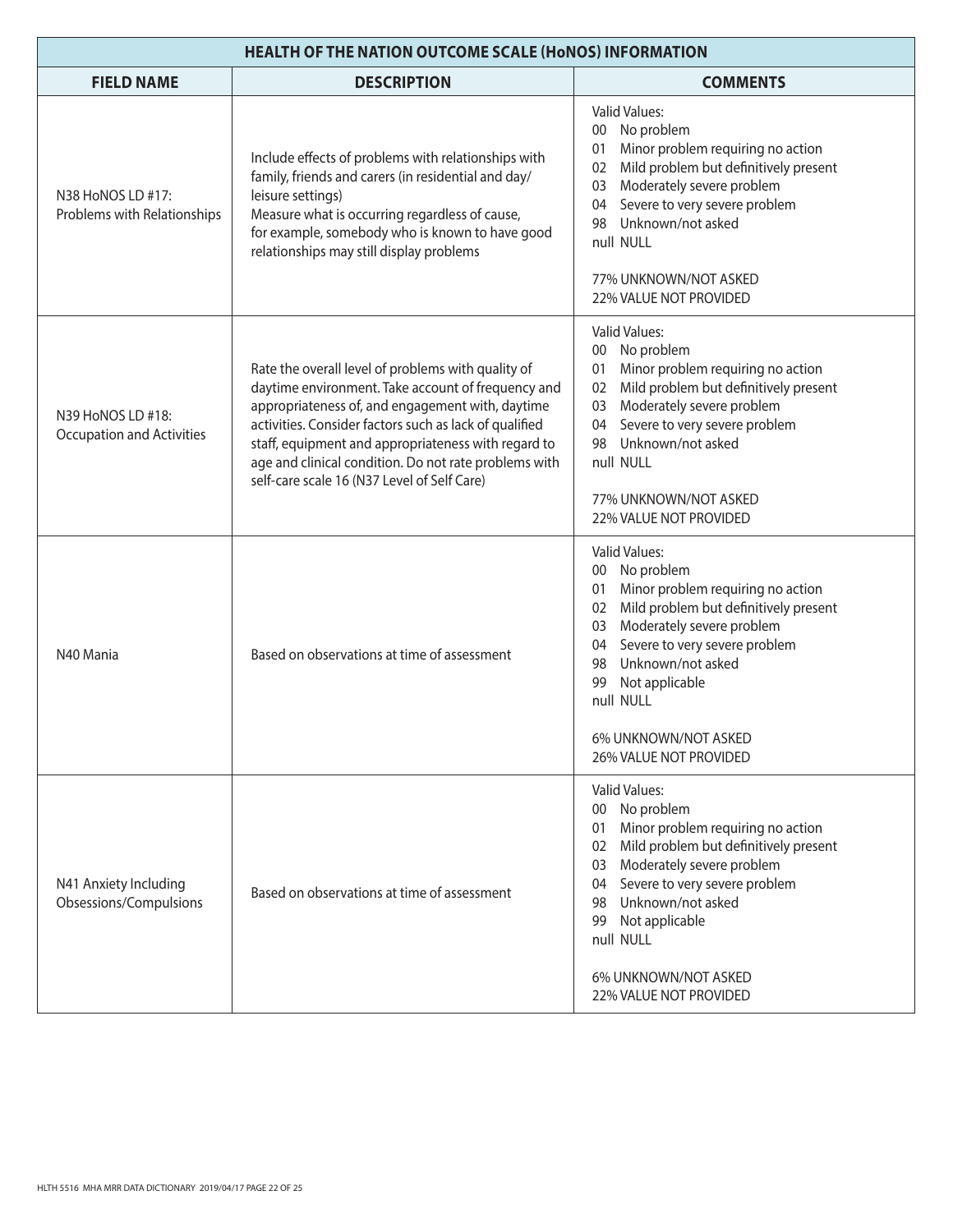| <b>HEALTH OF THE NATION OUTCOME SCALE (HONOS) INFORMATION</b>                                                                           |                                                                                                                                                                                                                                                                                                         |                                                                                                                                                                                                                                                                                                                                             |
|-----------------------------------------------------------------------------------------------------------------------------------------|---------------------------------------------------------------------------------------------------------------------------------------------------------------------------------------------------------------------------------------------------------------------------------------------------------|---------------------------------------------------------------------------------------------------------------------------------------------------------------------------------------------------------------------------------------------------------------------------------------------------------------------------------------------|
| <b>FIELD NAME</b>                                                                                                                       | <b>DESCRIPTION</b>                                                                                                                                                                                                                                                                                      | <b>COMMENTS</b>                                                                                                                                                                                                                                                                                                                             |
| N44 Eating Disordered<br>Behaviour                                                                                                      | Where information leads practitioner to suspect<br>eating disorder behaviour is present, or where client<br>presents with issue                                                                                                                                                                         | <b>Valid Values:</b><br>00 No problem<br>Minor problem requiring no action<br>01<br>Mild problem but definitively present<br>02<br>Moderately severe problem<br>03<br>Severe to very severe problem<br>04<br>Unknown/not asked<br>98<br>Not applicable<br>99<br>null NULL<br>12% UNKNOWN/NOT ASKED<br>26% VALUE NOT PROVIDED                |
| N45 HoNOS<br>Problems with Lack<br>of Information About<br>Services or Management<br>of the Child's/Adolescent's<br><b>Difficulties</b> | Include lack of useful information available to the<br>child/adolescent, parents or carers or referrers.<br>Include lack of information about the most<br>appropriate way of providing services to the child<br>such as care arrangements for educational placements<br>or respite care or statementing | <b>Valid Values:</b><br>No problem<br>00 <sup>°</sup><br>Minor problem requiring no action<br>01<br>Mild problem but definitively present<br>02<br>Moderately severe problem<br>03<br>Severe to very severe problem<br>04<br>Unknown/not asked<br>98<br>99<br>Not applicable<br>null NULL<br>3% UNKNOWN/NOT ASKED<br>75% VALUE NOT PROVIDED |
| N46 HoNOS Tool                                                                                                                          | Identify the HoNOS tool used at assessment                                                                                                                                                                                                                                                              | <b>Valid Values:</b><br>01 Children/Youth<br>02 Adult/Senior<br>Learning Disability<br>03<br>Not applicable<br>99<br>null NULL<br>68% VALUE NOT PROVIDED                                                                                                                                                                                    |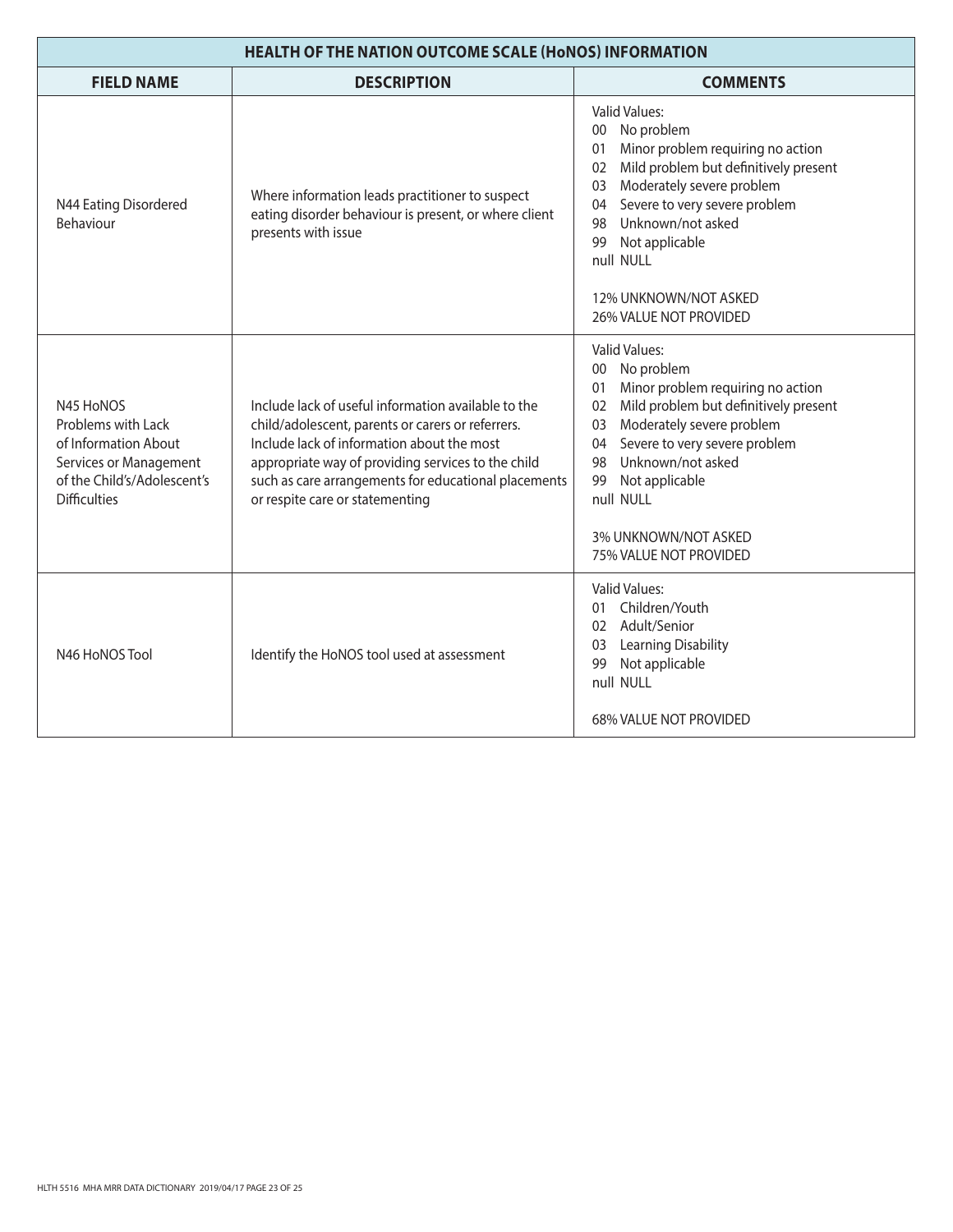| <b>SUBSTANCE USE INFORMATION</b>                                               |                                                                                                                        |                                                                                                                                                                                                                                                                                                                                                                                                                                                                                                                                                                                                                                                                        |
|--------------------------------------------------------------------------------|------------------------------------------------------------------------------------------------------------------------|------------------------------------------------------------------------------------------------------------------------------------------------------------------------------------------------------------------------------------------------------------------------------------------------------------------------------------------------------------------------------------------------------------------------------------------------------------------------------------------------------------------------------------------------------------------------------------------------------------------------------------------------------------------------|
| <b>FIELD NAME</b>                                                              | <b>DESCRIPTION</b>                                                                                                     | <b>COMMENTS</b>                                                                                                                                                                                                                                                                                                                                                                                                                                                                                                                                                                                                                                                        |
| U2 Date of Substance Use<br>Assessment                                         | Date the client was assessed for Substance Use                                                                         |                                                                                                                                                                                                                                                                                                                                                                                                                                                                                                                                                                                                                                                                        |
| U3 Substance Use                                                               | Substance use is part of the current clinical picture                                                                  | <b>Valid Values:</b><br>01 Alcohol<br>02 Tobacco<br>Marijuana<br>03<br>04 Hallucinogens<br>05<br>Ecstasy<br>06 Cocaine<br>Crack-cocaine<br>07<br>Heroin<br>08<br>Other Opiates (Dilaudid, Morphine, Codeine,<br>09<br>Opium, etc.)<br>Methadone<br>10<br>Benzodiazepine<br>11<br>Methamphetamine/Crystal Meth/Other stimulants<br>$12 \overline{ }$<br>Inhalants<br>13<br>Ketamine<br>14<br>Over-the-counter drugs (excluding codeine)<br>15<br>Other prescription drugs (excluding opiates)<br>16<br>Other substances<br>97<br>Unknown/not asked<br>98<br>Not applicable (does not use any substances<br>99<br>including alcohol and tobacco)<br>3% UNKNOWN/NOT ASKED |
| U4 Stage of Change<br>(Client's Readiness<br>for Change)                       | Readiness to engage in substance use treatment at<br>time of assessment                                                | <b>Valid Values:</b><br>Pre-contemplation<br>01<br>Contemplation<br>02<br>Preparation<br>03<br>Action<br>04<br>05<br>Relapse<br>Maintenance<br>06<br>Unknown/not asked<br>98<br>25% UNKNOWN/NOT ASKED<br>34% VALUE NOT PROVIDED                                                                                                                                                                                                                                                                                                                                                                                                                                        |
| U5 Average Number of<br>Cigarettes or Drinks in<br>30 Days Prior to Assessment | Average number of cigarettes per day or average<br>number of standard drinks per drinking day over the<br>past 30 days | Valid Values:<br>No use of alcohol or tobacco in past 30 days<br>0<br>01 to 90 Average number of cigarettes/ standard<br>drinks per day of use in past 30 days<br>Average of more than 90 cigarettes/<br>91<br>standard drinks per day of use in past 30 days<br>Unknown/not asked<br>98<br>18% UNKNOWN/NOT ASKED<br>58% VALUE NOT PROVIDED                                                                                                                                                                                                                                                                                                                            |